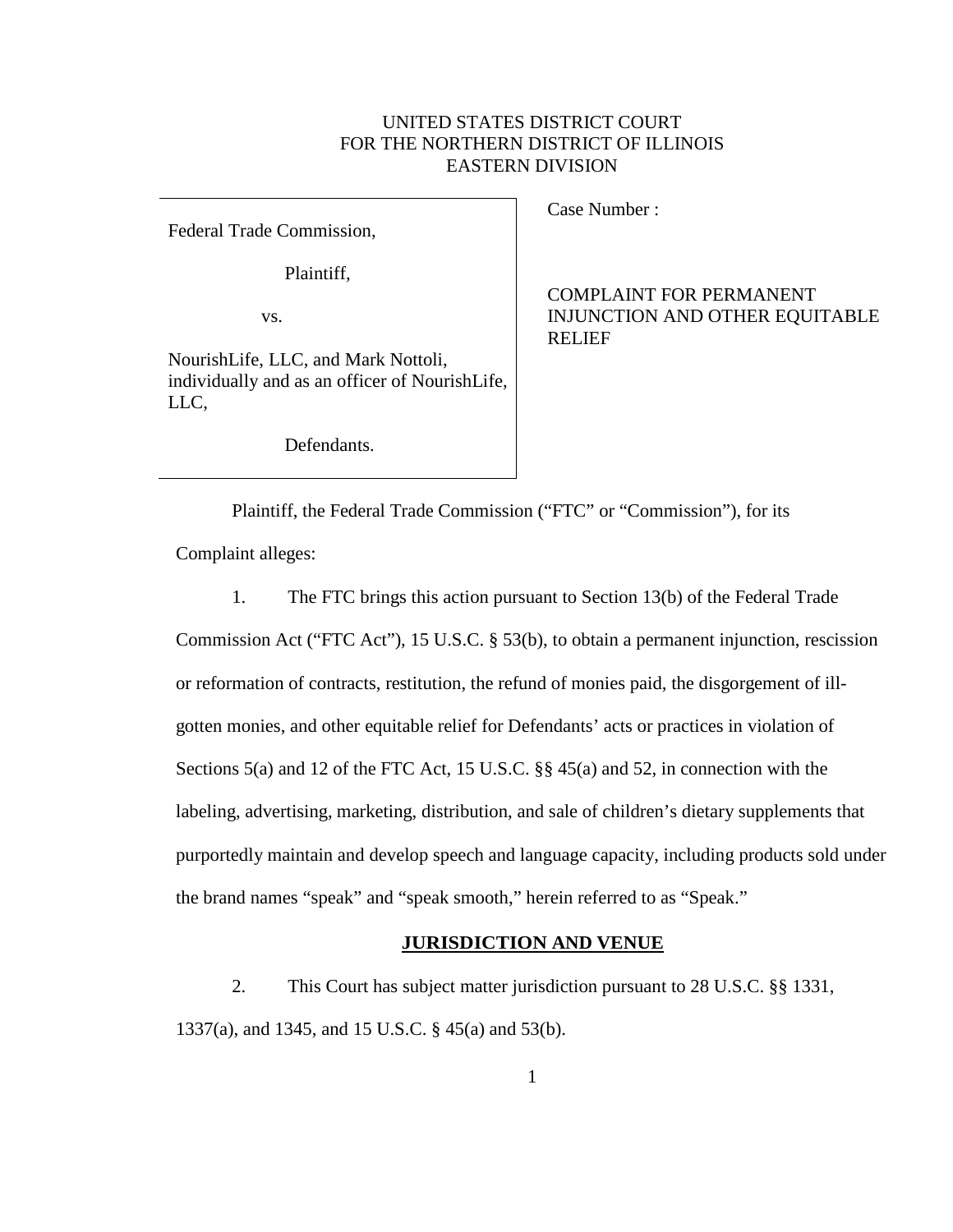3. Venue in the United States District Court for the Northern District of Illinois is proper under 28 U.S.C. § 1391(b)(1), (b)(2), (b)(3), (c)(1), (c)(2), and (d) and 15 U.S.C. § 53(b).

#### **PLAINTIFF**

4. Plaintiff FTC is an independent agency of the United States Government created by statute. 15 U.S.C. §§ 41-58. The FTC enforces Sections 5(a) and 12 of the FTC Act, 15 U.S.C. §§ 45(a) and 52, which prohibit, respectively, unfair or deceptive acts or practices, and false advertisements for food, drugs, devices, services, or cosmetics, in or affecting commerce. Section 13(b) of the FTC Act, 15 U.S.C. § 53(b), authorizes the Commission to initiate federal district court proceedings to enjoin violations of the FTC Act, and to secure such equitable relief as may be appropriate in each case, including rescission or reformation of contracts, restitution, the refund of monies paid, and the disgorgement of illgotten monies.

### **DEFENDANTS**

5. Defendant NourishLife, LLC ("NourishLife"), also doing business as SpeechNutrients, Lifenutrients, PharmaOmega, and BeneOmega, is an Illinois limited liability company with its principal place of business at 272 East Deerpath Road, Suite 244, Lake Forest, IL 60045. NourishLife has marketed Speak in this District and throughout the United States. At all times material to this Complaint, acting alone, or in concert with others, NourishLife has labeled, advertised, marketed, distributed, or sold Speak to consumers throughout the United States.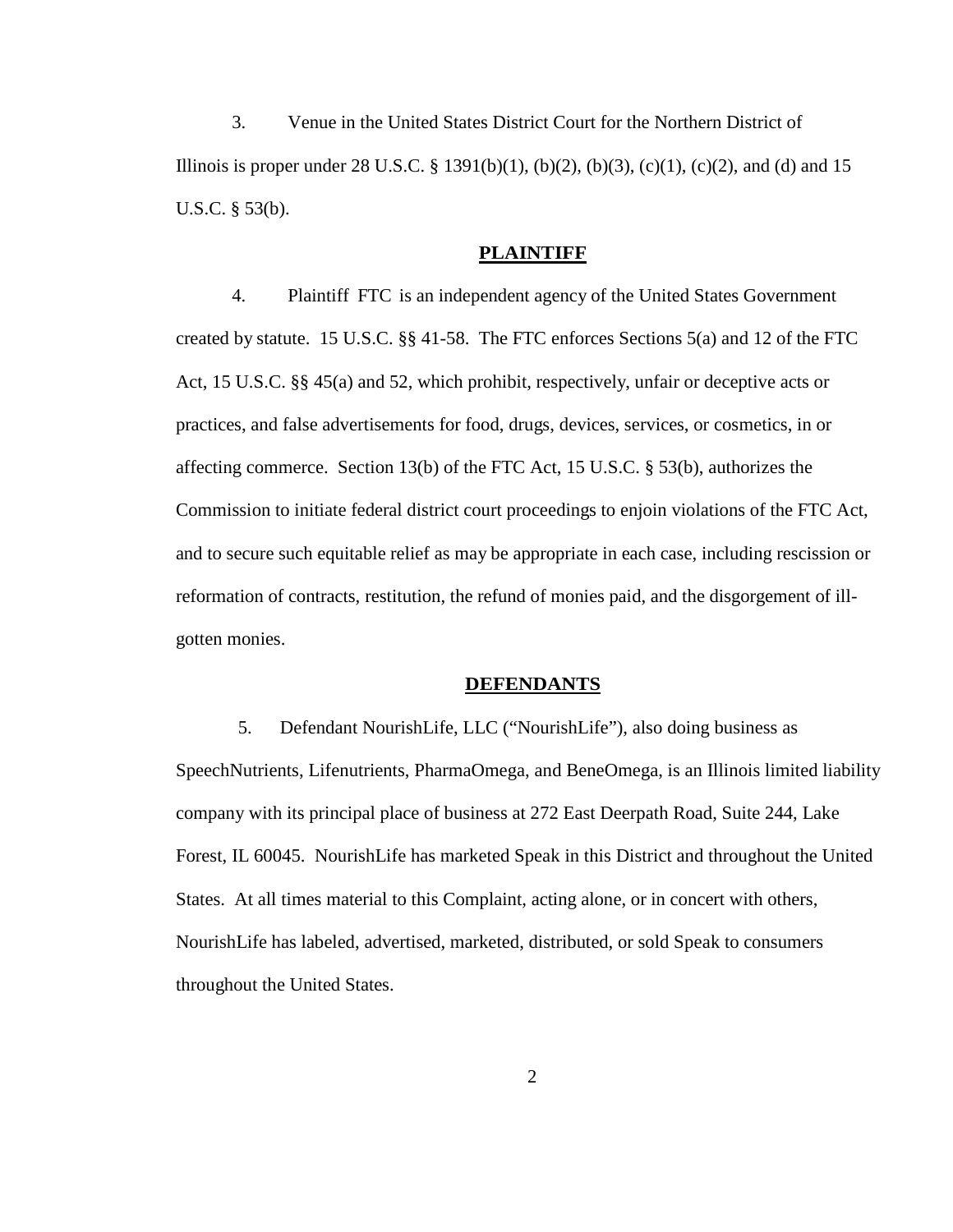6. Defendant Mark Nottoli ("Nottoli") is the president and manager of NourishLife. Nottoli also is a majority owner of NourishLife, LLC through his ownership share in PharmaNutrients, Inc., of which he is the president and majority shareholder. At other times material to this Complaint, Nottoli was a majority owner of NourishLife through his ownership share in Revolution Works, Ltd., of which he was the president and the principal shareholder. He is an Illinois resident. At all times material to this Complaint, acting alone, or in concert with others, Nottoli has formulated, directed, controlled, had the authority to control, or participated in the acts and practices of NourishLife, including the acts and practices set forth in this Complaint. In connection with the matters alleged herein, he transacts or has transacted business in this District and throughout the United States.

#### **COMMERCE**

7. At all times material to this Complaint, Defendants have maintained a substantial course of trade in or affecting commerce, as "commerce" is defined in Section 4 of the FTC Act, 15 U.S.C. § 44.

### **DEFENDANTS' COURSE OF CONDUCT**

8. Speak is a dietary supplement containing Omega-3 and -6 fatty acids, Vitamin E, Vitamin K, and other ingredients. The Speak formula was developed by a research scientist employed by the Children's Hospital and Research Center Oakland ("CHRCO"). On or around June 3, 2008, Defendants acquired the rights from CHRCO to market the Speak formula in the United States and world-wide.

9. Speak is available in liquid, softgel, and twist-off-capsule forms. Consumers can purchase a 60-count bottle of Speak softgels or capsules for approximately \$71.95, and a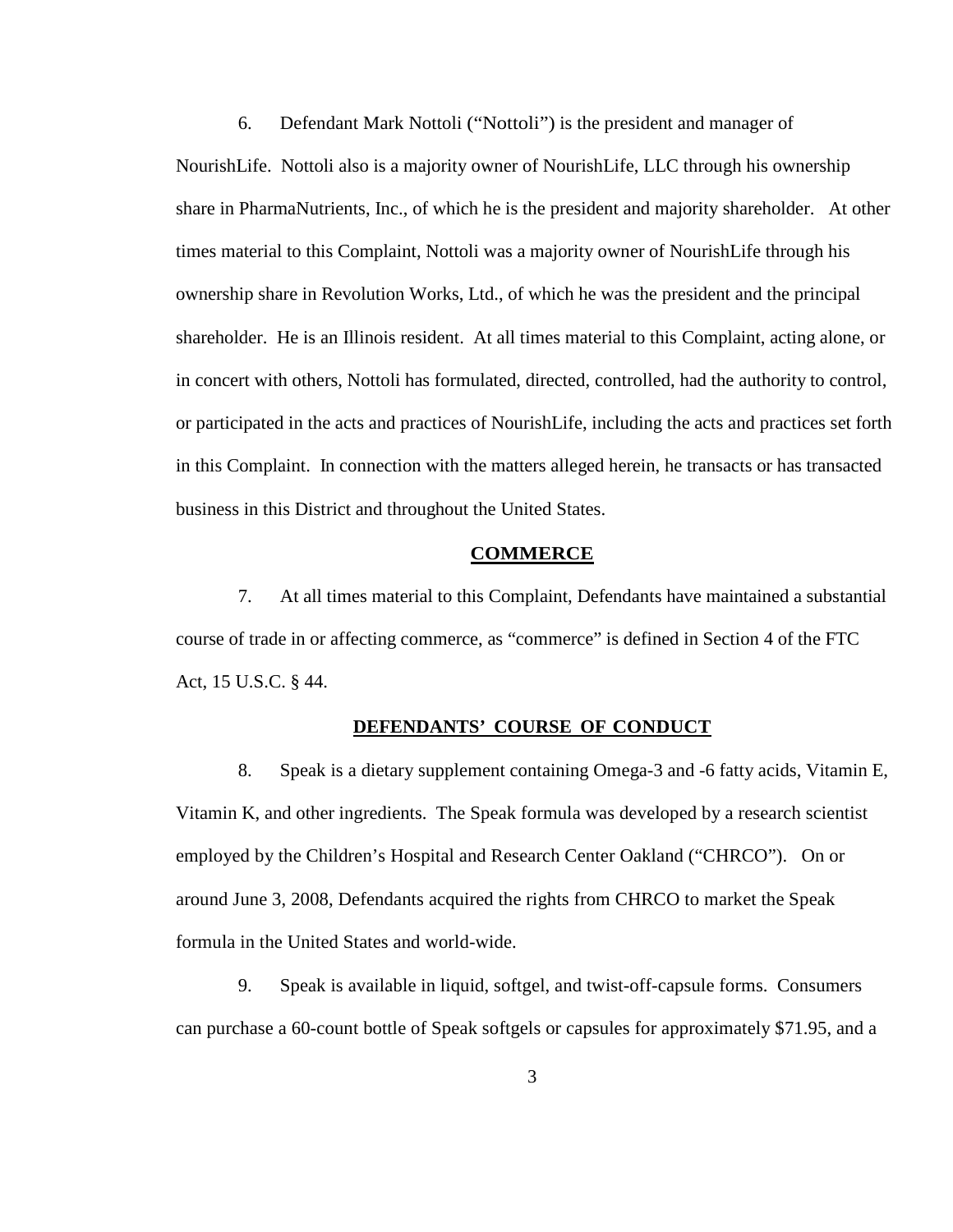30-tablespoon bottle of a liquid form called "Speak Smooth" for \$76.95. Defendants also offered one-box and two-box "Monthly Saver Plans," where one or two boxes respectively shipped every thirty days for a recurring, monthly charge of approximately \$56.95 and \$54.95 per box for Speak softgels or capsules, and approximately \$61.95 and \$59.95 per bottle for Speak Smooth. Defendants recommend daily dosages between two to four capsules (one to two tablespoons of Speak Smooth) for toddlers and four to six capsules (two to three tablespoons of Speak Smooth) for older children, stating that increased benefits often are noted at higher dosages.

10. Since at least 2008, Defendants have labeled, advertised, marketed, distributed, and sold Speak to the public, directly and through a network of distributors, which, among others, includes physicians, therapists, and pharmacies. Defendants have advertised and promoted Speak through websites, such as SpeechNutrients.com and apraxiaresearch.com; search engine and display advertising; email; social media; direct mail; brochures; posters; product samples; and corporate sponsorships of various conferences on autism spectrum disorders and other childhood developmental conditions. Defendants have represented, among other things, through express and implied claims and consumer endorsements, that Speak develops and maintains normal, healthy speech and language capacity in children, including in children who have autism spectrum disorders and verbal apraxia (a condition in which a child's brain has difficulty coordinating and directing movements required to form words), among other developmental conditions, and that Speak is clinically proven to produce these claimed results.

4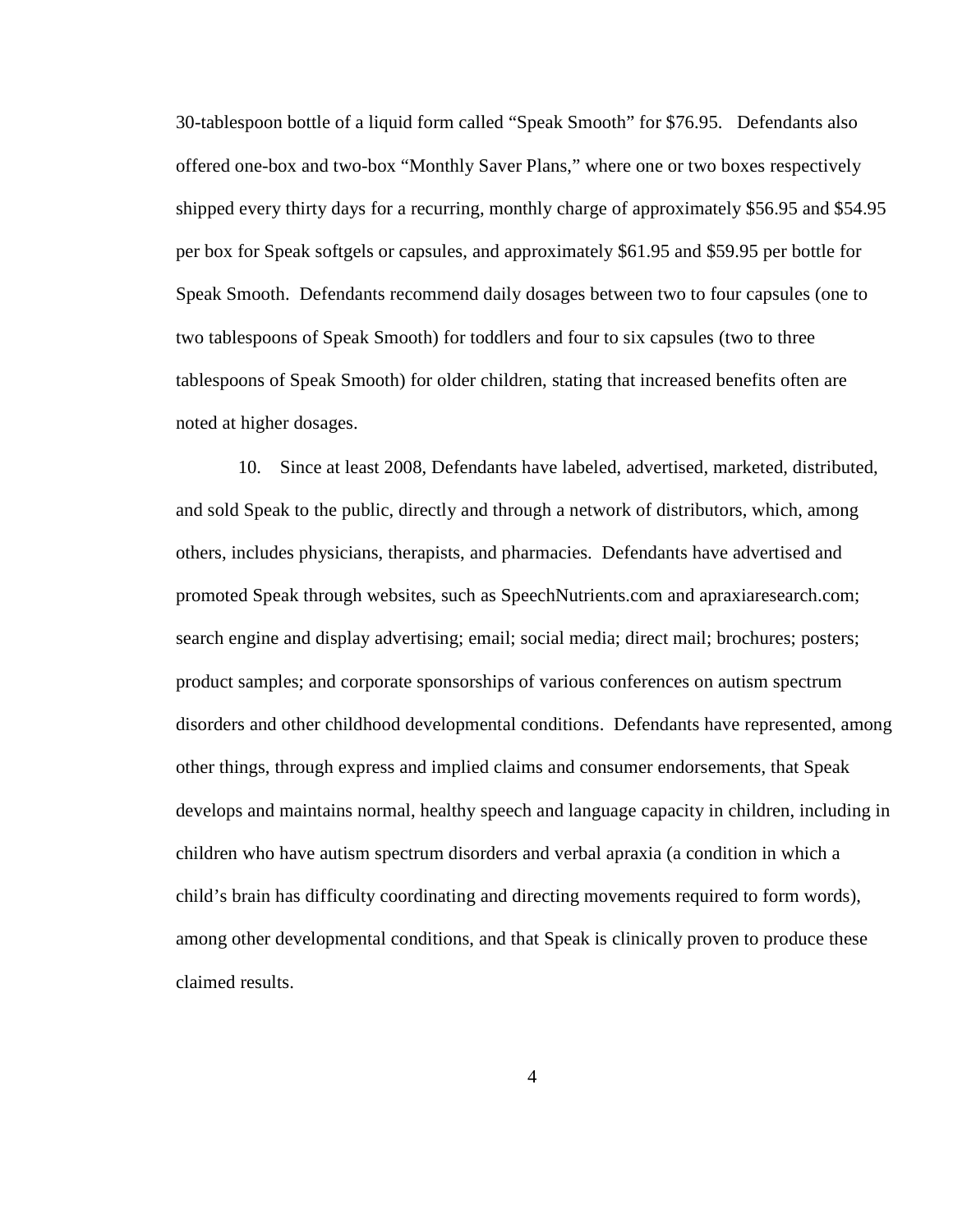11. To induce consumers to purchase Speak, Defendants have disseminated or caused to be disseminated, advertisements and promotional materials for Speak, including but not limited to, the attached Exhibits A through L. These advertisements contained the following statements and depictions, among others:

A. www.SpeechNutrients.com, August 13, 2013 (excerpts attached as Exhibit

A1-A9).

A1

[Home Page, excerpts]

Nutritional support for healthy speech development

SPEECHNUTRIENTS SPEAK ™ SMOOTH

speak <sup>™</sup> Smooth is a nutritional formula developed by a pediatrician to support normal and healthy speech development and maintenance. Mounting clinical evidence and hundreds of parental reports indicate this special blend of nutrients provides targeted benefits including:

• Nutritional support of verbal and motor skills

\* \* \*

 $A2$ 

[web page displayed upon clicking the tab labelled "Scientific Research"]

#### **Research and Studies**

PUBLISHED RESEARCH REGARDING THE ROLE OF OMEGA-3 AND VITAMIN E SUPPLEMENTATION IN CHILDREN: SCIENTISTS PROCLAIM OMEGA-3 SUPPLEMENTATION EFFECTIVE IN LEARNING.

A study published in the July/August 2009 journal Alternative Therapies in Health and Medicine describes the benefits noted in 97% of participants while taking a nutritional combination comprised of omega-3 and vitamin E.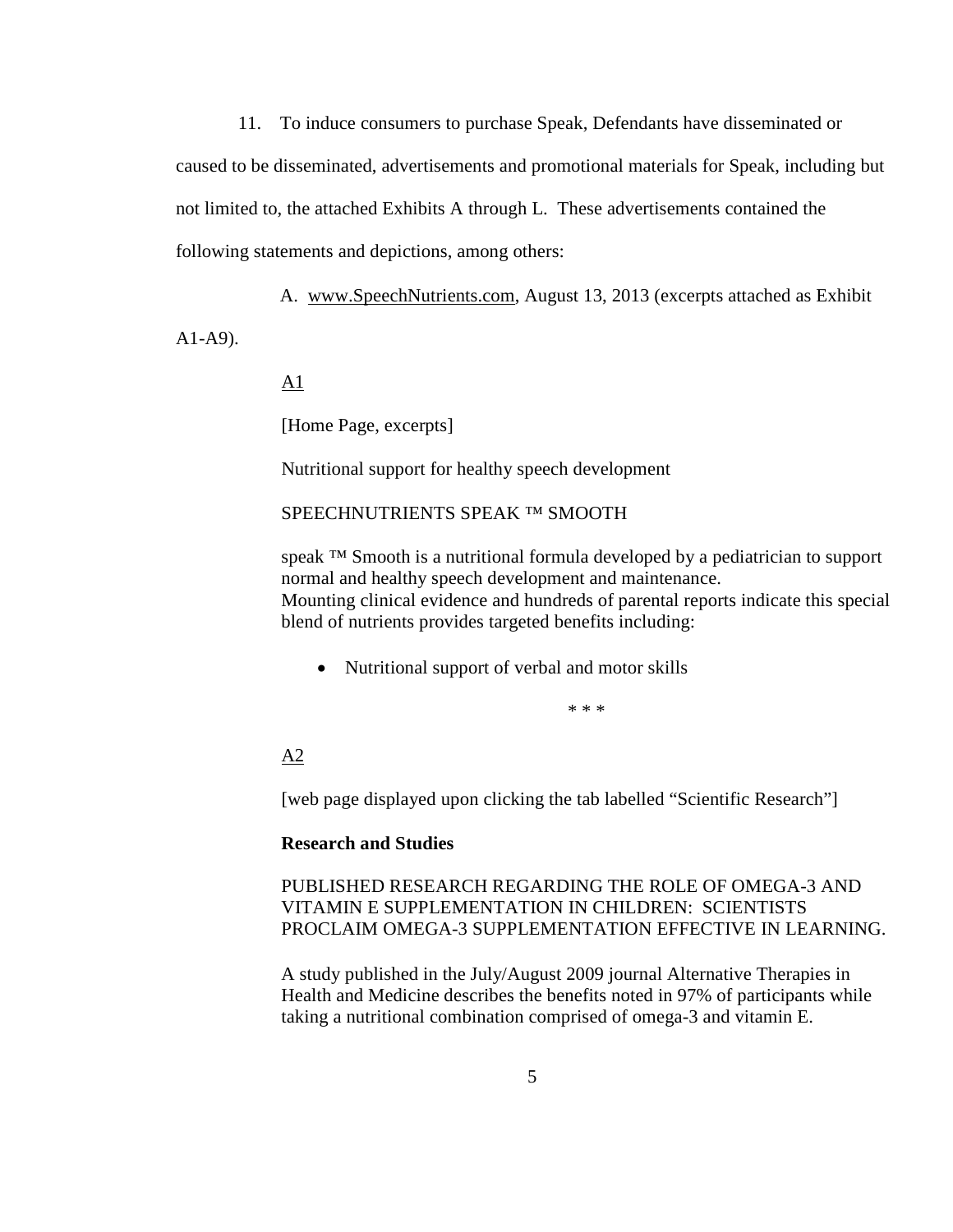#### \* \* \*

# **The Oxford-Durham Schools Trials**

#### **Initial Trial results summary:**

The most comprehensive and thorough trial yet of how omega-3 may be applied in the classroom . . .

\* \* \*

# A3

[Products Page]

\* \* \*

### **SPEAK**

#### **Hypo-allergenic, Pediatrician Formulated**

The pediatrician formulated omega-3 and vitamin E speech development formula that provides the precise serving and ratio of important nutrients needed for normal and healthy speech . . . .

\* \* \*

#### A4

[Parents' testimonials, excerpts, in section entitled "Community Resources"]

#### **Hear What Our Parents Have to Say**

\* \* \*

# WHEN I HEAR ELIZA TALK AT A REGULAR SPEED AND FLUENCY, MY HEART PRACTICALLY SINGS.

My 12-year-old daughter Eliza has always had a very laborious, uneven way of speaking . . . . As she enters adolescence her speech issues are exacerbating her social challenges, as her peers rarely have the patience to wait for her to complete a full sentence, let alone carry on a conversation . . . Late last spring Eliza & I had a brief consultation with a highly regarded nutritionists who recommended we try Speak. . . . [A]s we slowly increased the dose, I could no longer deny what I was seeing — she was having a much easier time getting the words out, she could say more and more words without having to stop to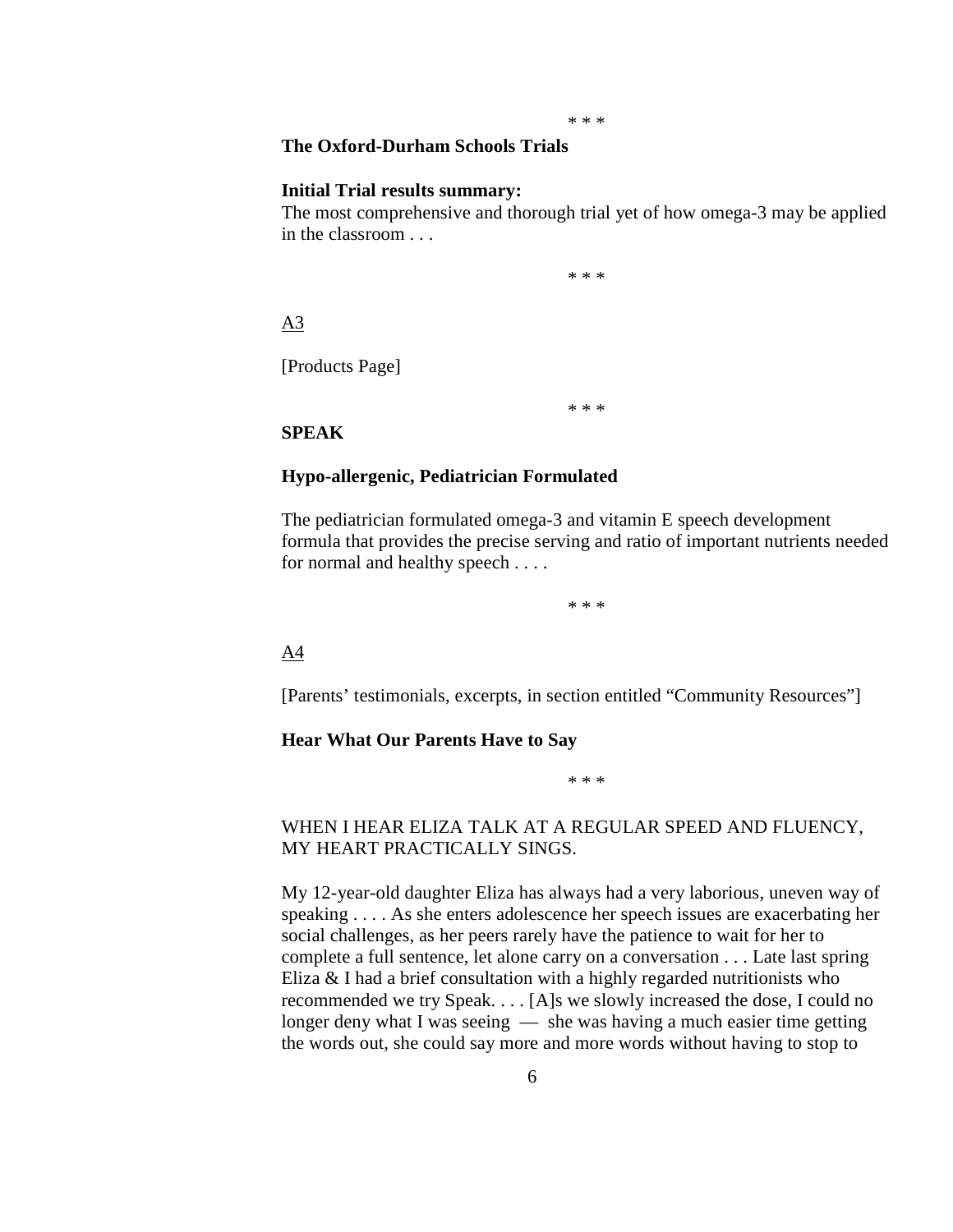take a breath, and she was generally becoming more talkative and interactive. Early this fall, I overheard her have a 20-minute conversation with a peer. I was absolutely amazed – that had never happened in her whole life! I absolutely love what Speak is doing for Eliza — when I hear her talk at regular speed and fluency, my heart practically sings. It has been almost miraculous — I doubt I would have believed the difference it has made if I hadn't seen it for myself.

*Colleen, MD*

\* \* \*

A5

[Parents' testimonials continued as one scrolls down the page]

#### THIS TO ME WAS MIRACULOUS AND ASTOUNDING

I learned about Speak from an online support group made up of parents facing similar issues as my son; I wrote to the parents in the group in late December out of concern regarding the lack of speech development in my 3.5 year old son. . . . After upping the dosage to 4 capsules a day for the 3 year old and two a day for the 1 year old, in the last few days I have seen an increase in attempts at meaningful expressive language in the boys . . . . I realized that there was something to this product when for the first time this past weekend, my 3.5 year old came up to me, looked me in the face and said, "I want something to eat" . . . later on the same day he came to the kitchen and said "I want something to drink"! [sic] This to me was miraculous and astounding . . . given we have been trying to get him to point at what he wants or just say "juice" or "cookie" just to indicate what he wants (we have been modeling sentences and or [sic] sign language to make requests for food for over a year.]" . . .

*Warmest regards, Faith*

\* \* \*

## I AM THRILLED WITH YOUR PRODUCT

. . .Thank you for making a superb product when you made Speak. It is so nice as a mother of a special needs child to trust in a company to deliver such exceptional products. My son takes it every day and never complains. I know the importance of Omega's [sic] and vitamin E, and I am thrilled with your product.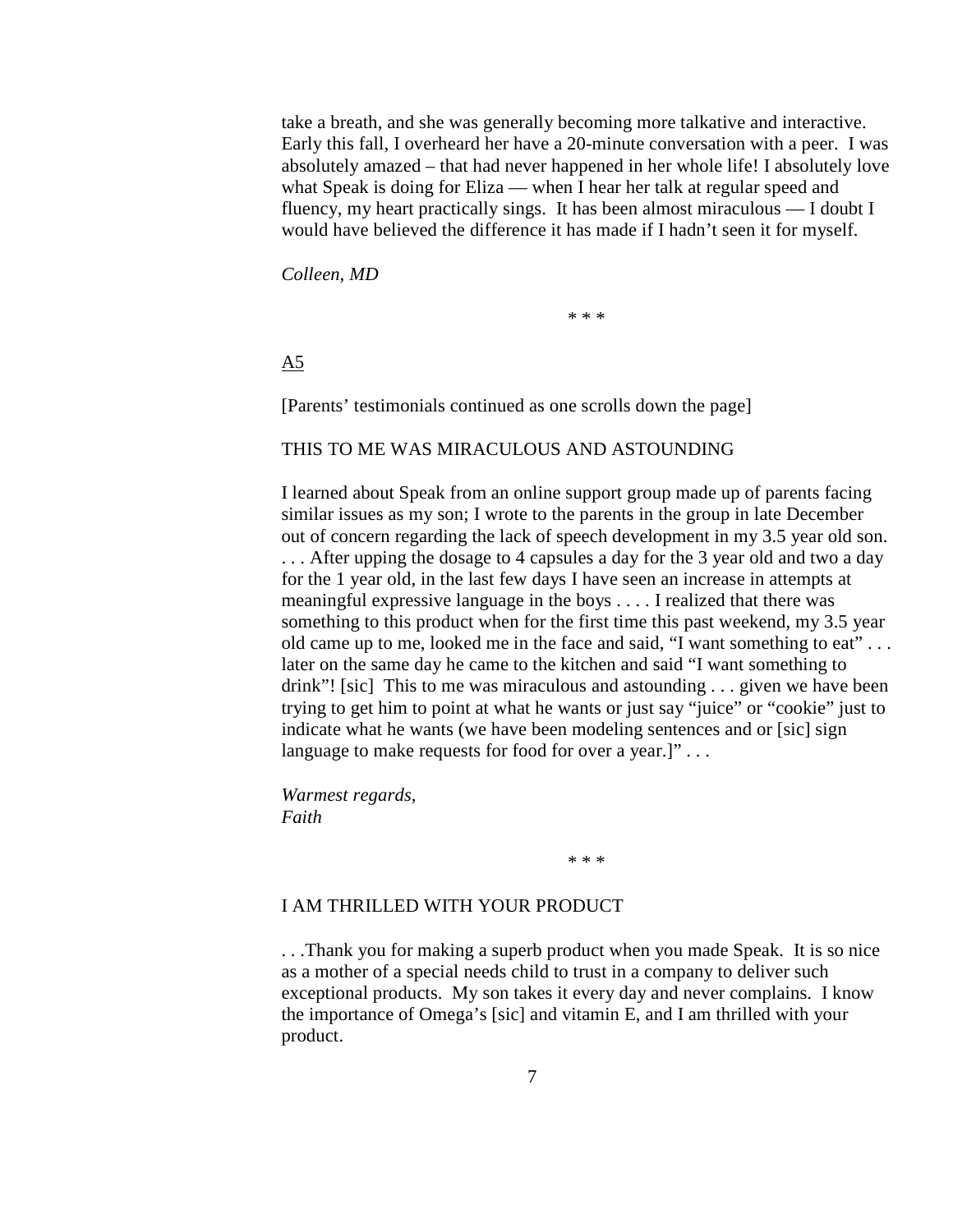Thank you once again for all you do for our children.

Highest regards, Kristin Selby Gonzalez Autism Hope Alliance, Chairman

\* \* \*

A6

[Parents' testimonials continued as one scrolls down the page]

## SPEAK VITAMINS HAVE HELPED MY LITTLE BOY TALK

. . . Speak vitamins are essential nutrients for my son. Speak vitamins have made my little boy talk. He is five years old and has not spoken until I began giving him the vitamins in November of this year. It took two days of giving them to him to hear him speak. I don't mean just a random word every now and then,[sic] I mean he now speaks in complete sentences. He carries a conversation with me. We have sat thru [sic] dinner for five years with nothing but silence from our child, and then he just started talking two days after starting your vitamins. . . . It gave me the best Christmas present in the entire world hearing my little boy talk.

*Laura B.*

\* \* \*

A7-8

[Parents' testimonials continued as you scroll down the page]

## INCREASED SELF-AWARENESS AND DEEPENING OF COMMUNICATION SKILLS

My son is 5 1/2 and was diagnosed in fall 2009. At that point, he had retreated into complete echolalia as his only means of communication. . . . We tried Speak the morning of February 15. In TWO HOURS, while we were playing he looked me in the eye, initiated a conversation -- "Look mom!," and had a nonecholaliac conversation. (Now at this point, he no longer just repeated what others said, but he did repeat himself multiple times)[.] Each new sentence built on the last. . . .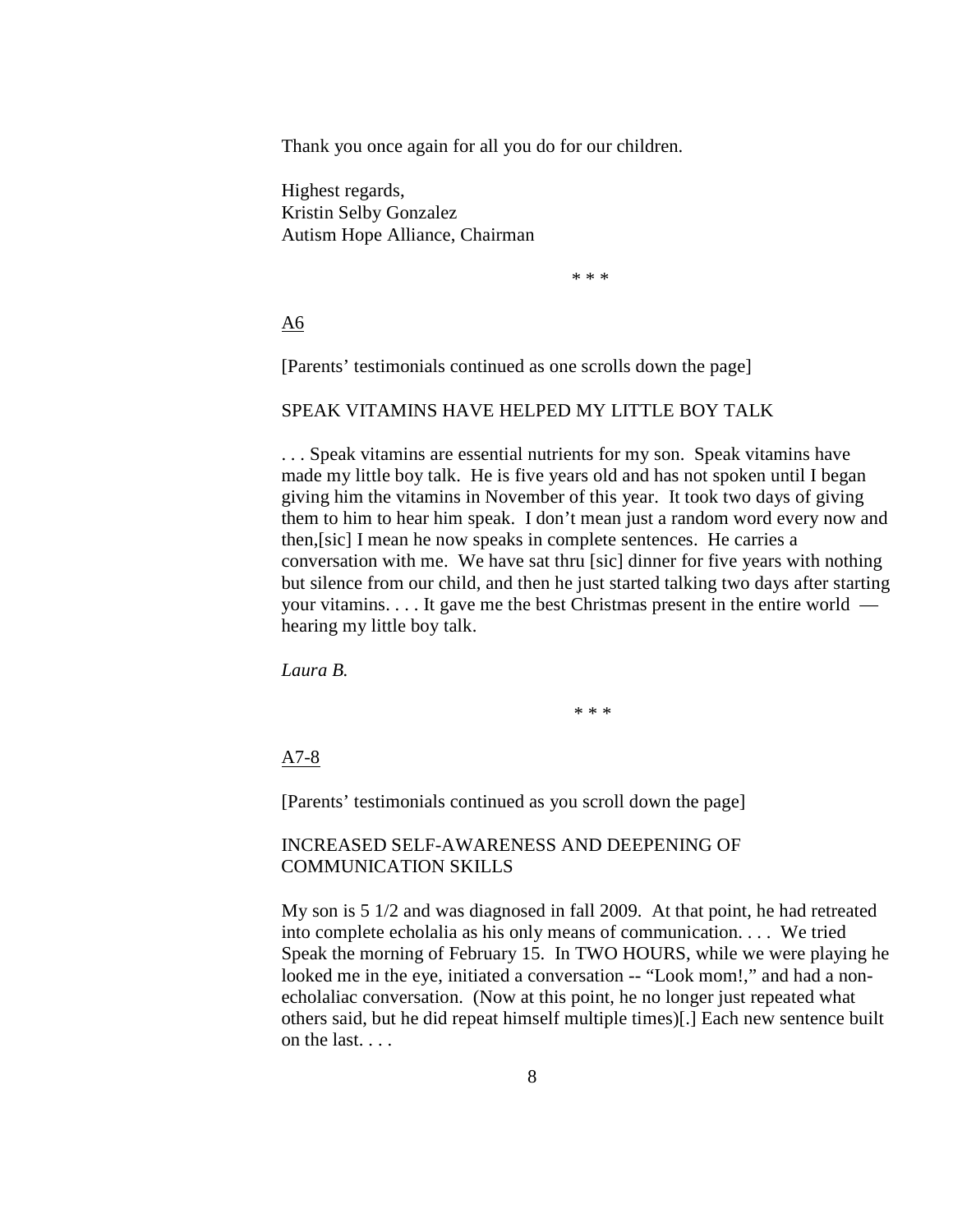*Becky, Portland*

\* \* \*

# A8

## UNPROMPTED SPEECH

I received samples at the Autism One Conference. We just went to 2 capsules after a week and we are thrilled. We lost any little speech our son had about 2 years ago. He is now 9. We upped the cod liver oil we were using as well as TMG but got whispers at best  $\sim$  infrequently. We now have some speech again with little prompting and his receptive language is stellar!!! (insert big grin here) . . . .

*Heather M.*

\* \* \*

# A9

[Press release, excerpts, in "Media/Press" section]

# **03/19/2013 – KRISTIN'S KORNER BLOG: THE VITAMIN E OMEGA-3 CONNECTION**

**\* \* \*** 

[page 2 of 3, excerpts]

In fact, many of the symptoms of vitamin E deficiency mirror those of verbal

apraxia including speech production problems. . . . Resolution of the Vitamin E

deficiency has been shown in hundreds of cases to relieve these conditions. . . .

**\* \* \*** 

The improvements responders show to higher doses of omega 3 and vitamin E typically include improved speech (new sounds, words, improved narrative,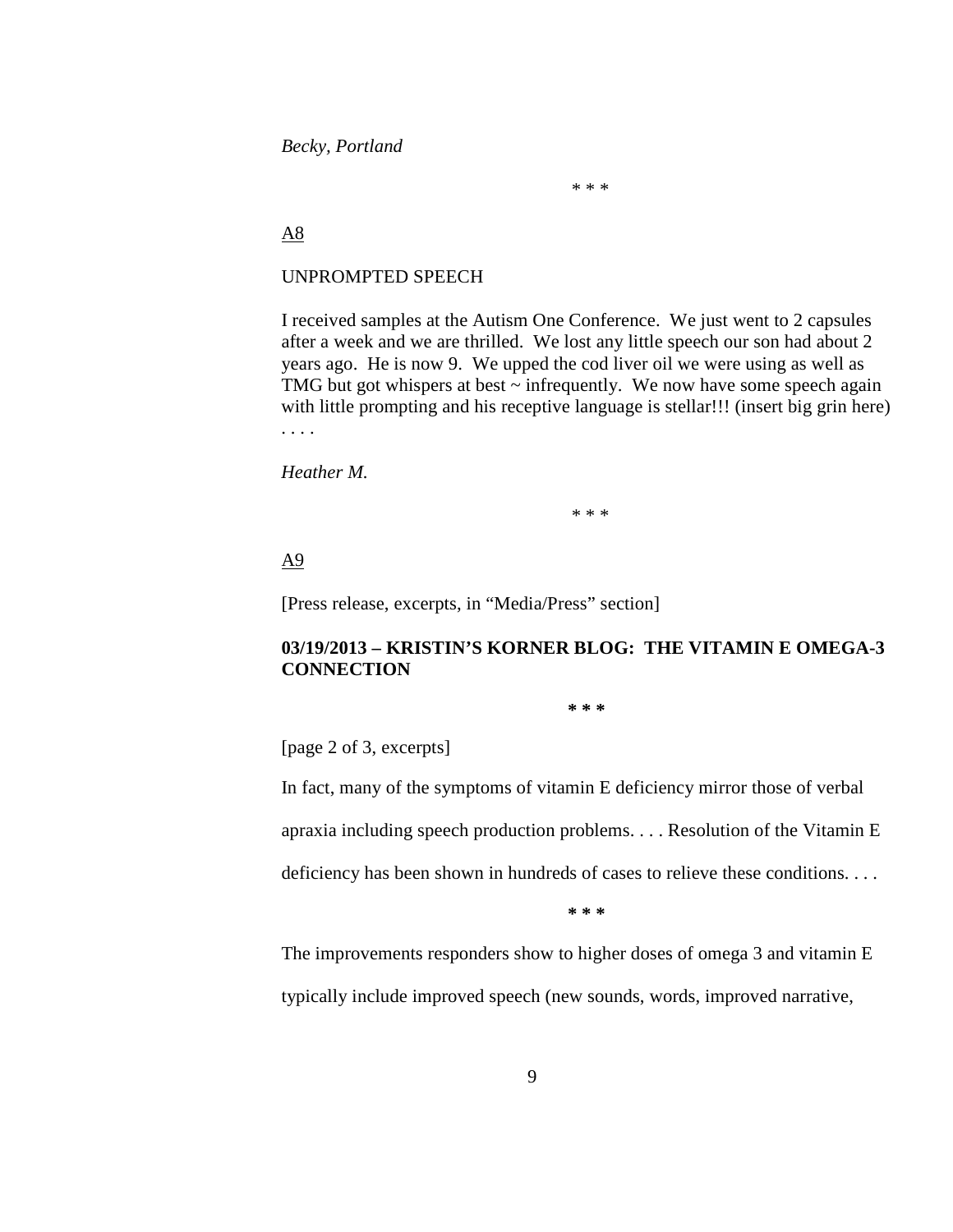more age-appropriate speech). . . .

\* \* \*

# A10

[May 15, 2012 Newsletter, excerpts, in "Community Resources" section]

### **Introducing New Smooth Travel Packs**

Same delicious taste . . . now great for on the go!

\* \* \*

Travel sized and ready for life on the go, they're the easiest way to make sure your child gets every dose of the important nutrients needed for healthy speech development. . . .

\* \* \*

B. Twitter account, @nl\_speak, January 7, 2014 (excerpts attached as Exhibit

B1-B3]

# $B1$

[May 3, 2011 tweet]

Clinical evidence and hundreds of parental reports indicate this special blend of #nutrients provides targeted benefits [URL]

#### B2

[April 15, 2011 tweet]

#omega &#vitaminE #speechdevelopment formula provides ratio of nutrients needed for normal&healthy speech&coordination [URL]

### B3

[April 14, 2011 tweet]

#omega3 that actually help with #apraxia and #autism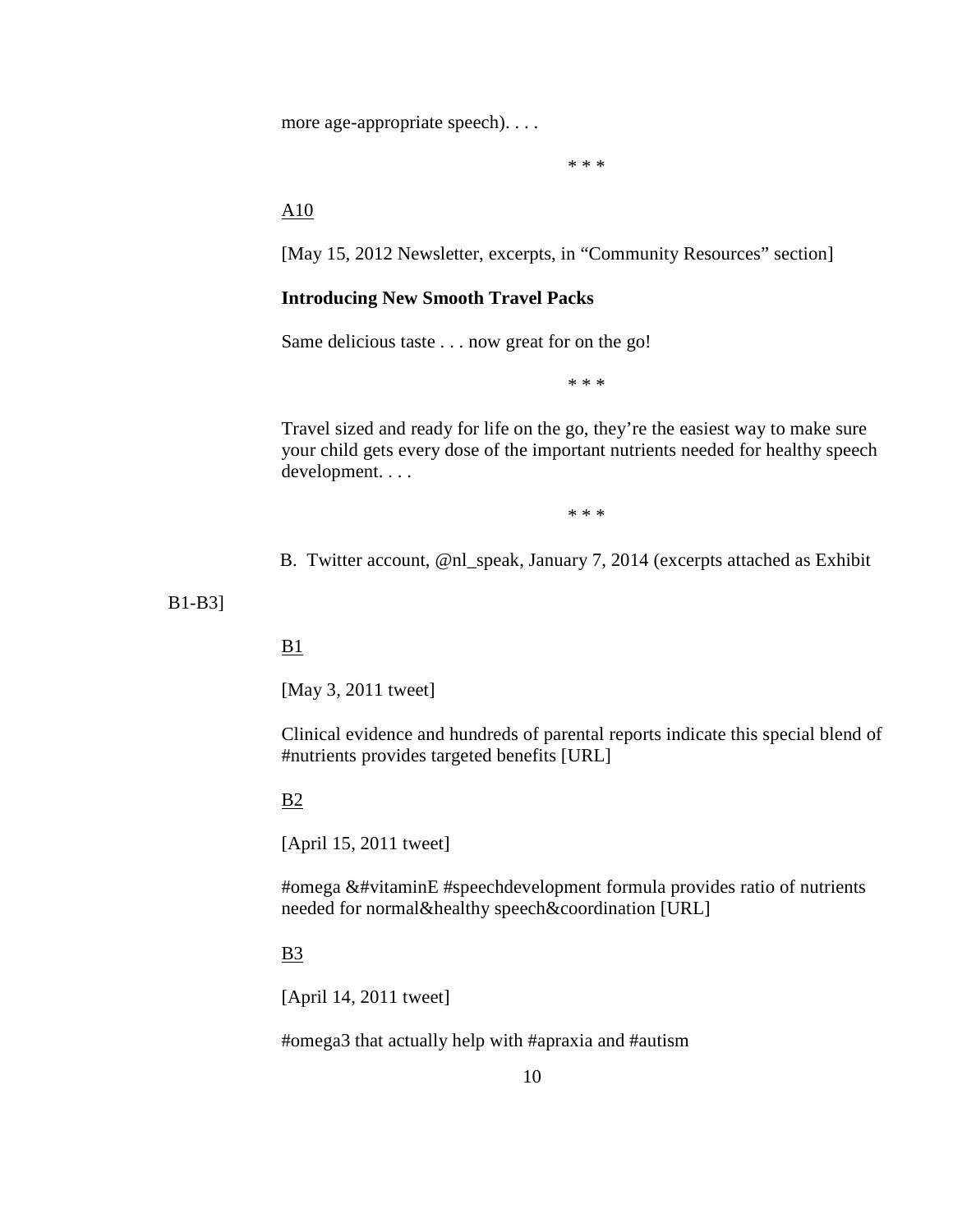www.SpeechNutrients.com Order your supply today!

C. Facebook page, "Speak" account, January 7, 2014, excerpts (attached as

Exhibit C):

[May 21, 2013 Facebook post]

Tuesday tip: We've had some good questions regarding the storage of our speak Smooth. . . . Read more about speak smooth at: [URL]

[depiction of Speak package on the right, omitted]

# **SpeechNutrients speak™**

www.speechnutrients.com

speak™ Smooth is a patented nutritional formula developed by a pediatrician to support normal and healthy speech development and maintenance.

D. Rotating-banner ad appearing on 2013 AutismOne Conference website, May

9, 2013, excerpts (attached as Exhibit D1-D4):

[www.autismone.org/Conference-Sponsors-Autismone-Conference-2013]

D1

nourishlife **Speech**Nutrients

## **speak™**

PROVEN Omega-3, Vitamin E Formulation for Speech Development

D<sub>2</sub>

\* \* \*

Only formulation that provides precise doses and ratios of 7 key ingredients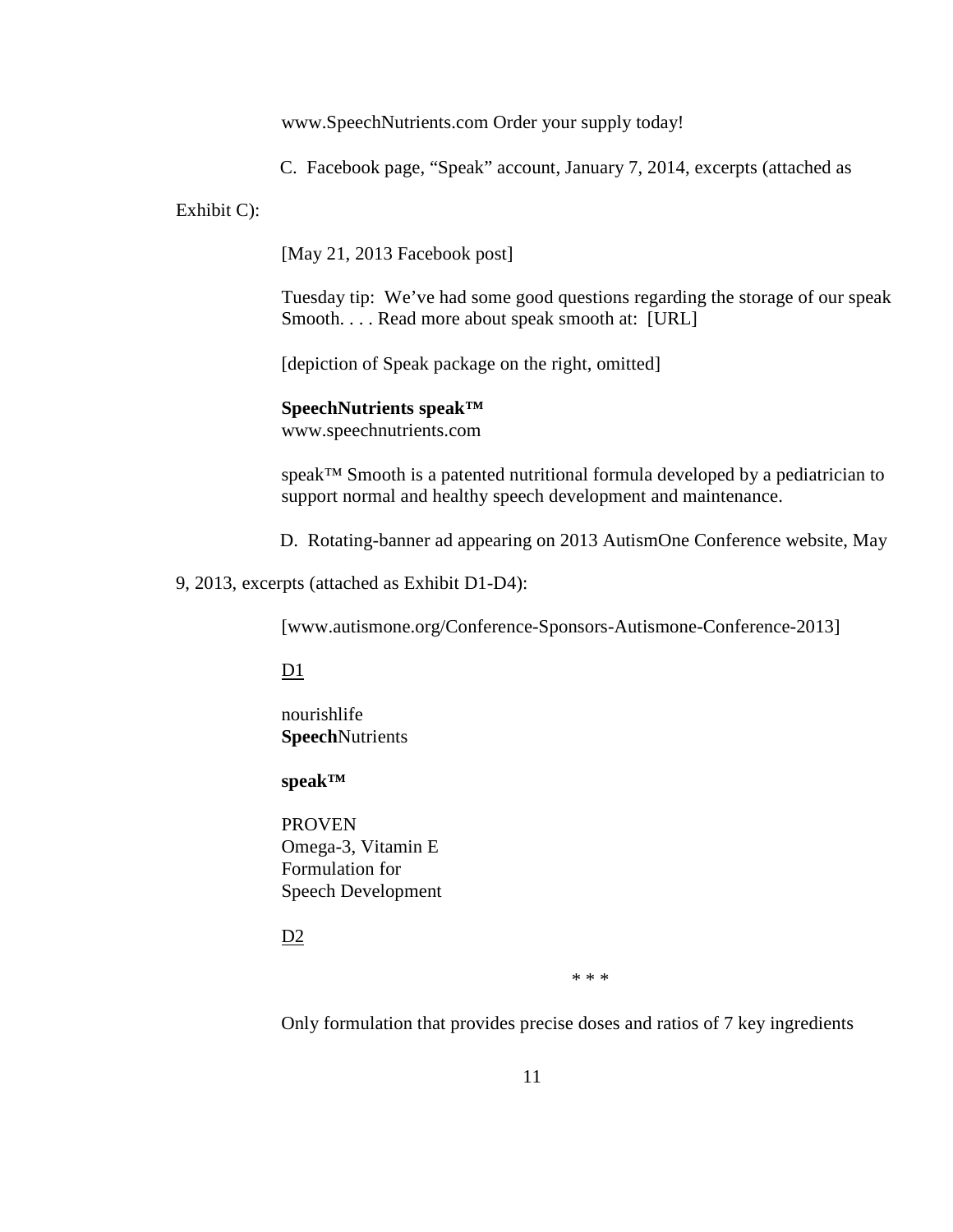\* \* \*

D<sub>3</sub>

## **TARGETED BENEFITS:**

• Nutritional support of verbal/motor skills

\* \* \*

D4

[depiction of speak packages, affixed to the lower right]

# **AUTISM APPROVED**

E. Email, excerpts (attached as Exhibit E)

nourishlife **Speech**Nutrients **speak**

**Make plans now to join this must-attend event . . .**

The Medical Academy of Pediatric Special Needs Spectrum Standard of Care Conference 2012 March 2-4 in Las Vegas, Nevada

\* \* \*

SpeechNutrients is proud to be part of this groundbreaking event where you can learn more about speak™, our patented nutritional formula that was developed to support normal and healthy speech development and maintenance.

\* \* \*

F. Postcard, excerpts, distributed to conference attendees, April 2011 (attached

as Exhibit F)

**We enjoyed meeting you at Autism Research Institute Conference in Atlanta.**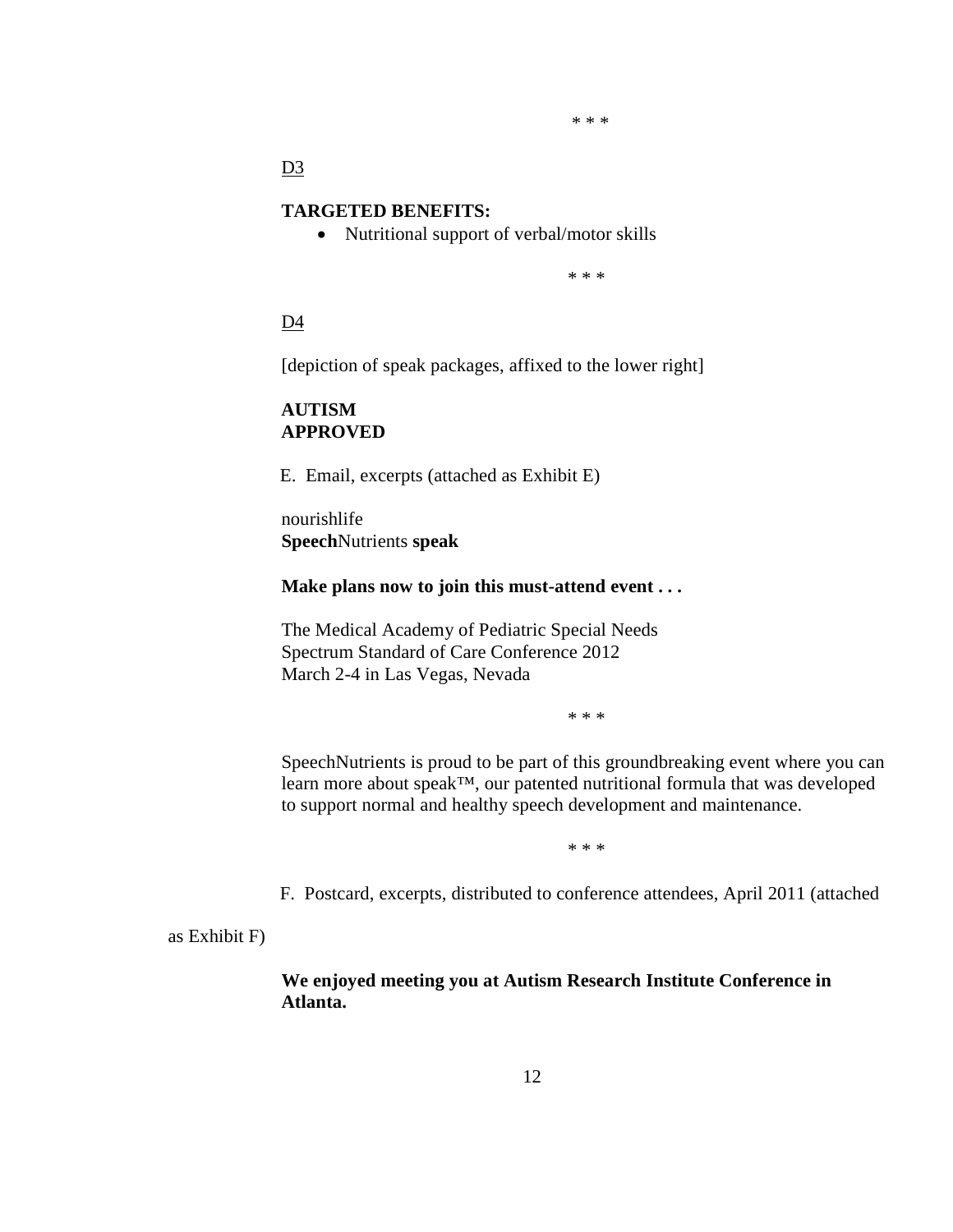Thank you for stopping by our booth and learning more about the benefits of

omega-3 and vitamin E supplementation.

\* \* \*

Our patented speak™ formulation contains the precise dose and ratio of these

nutrients to support healthy speech and coordination development.

\* \* \*

G. Consumer Brochure, excerpts (attached as Exhibit G)

nourish**life Speech**Nutrients **speak**

**Ask your Practitioner how the SpeechNutrients formulation can help your child**

SpeechNutrients speak™ is a patented nutritional formula developed by a pediatrician to support healthy speech development and coordination. Join the 4,000+ speak families who have experienced targeted benefits including:

> • Nutritional support of verbal and motor skills . . .

nourish**life Speech**nutrients **speak**

Formulated by a pediatrician to support normal and healthy speech development and maintenance.

[stock photo of child]

\* \* \*

H. Consumer Brochure, excerpts (attached as Exhibit H)

[page 1 of 2, excerpts]

\* \* \*

[outlined text, located, with a depiction, at left-center]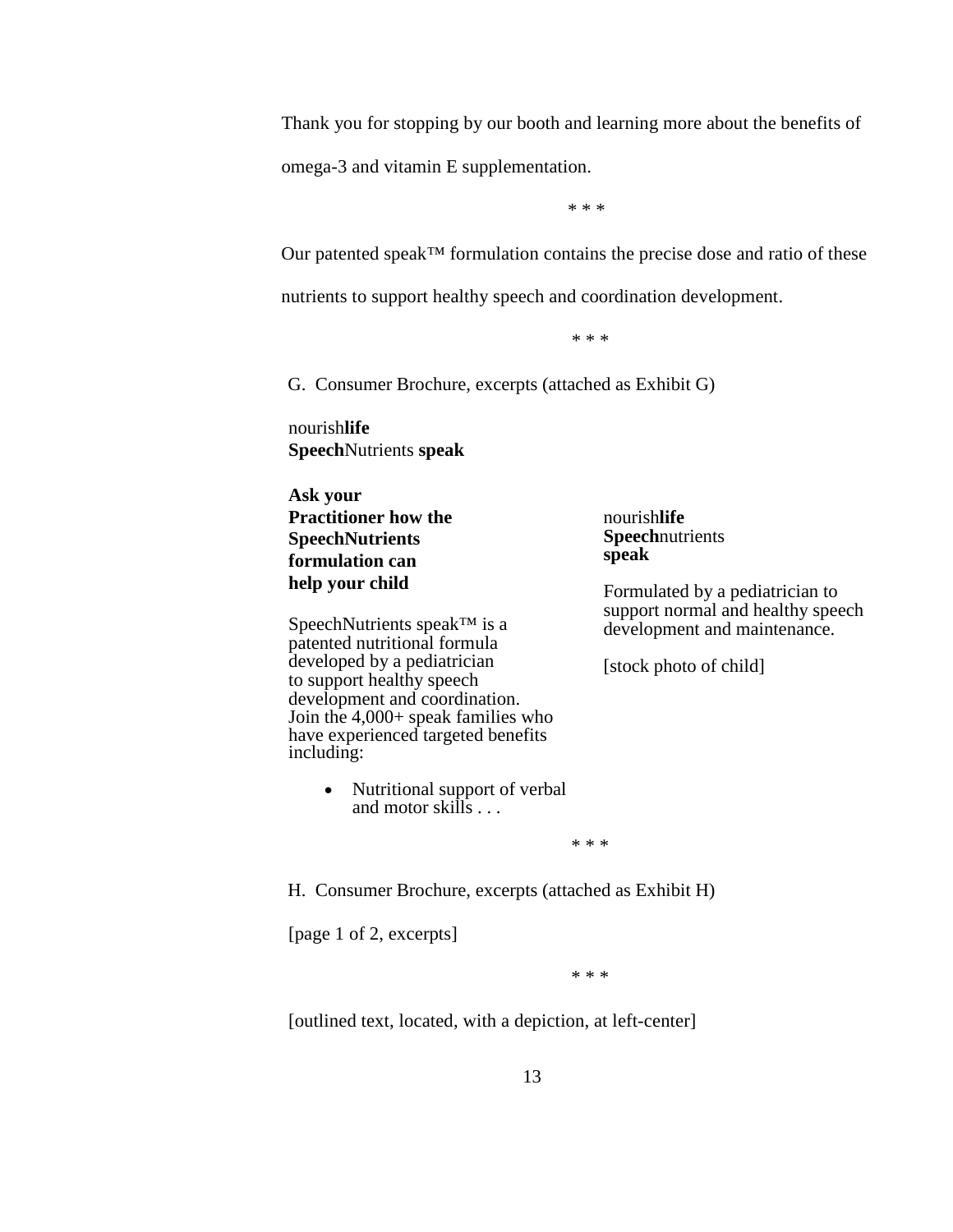A study published in *Alternative Therapies in Health and Medicine*<sup>1</sup> reported data on 187 children supplementing with an omega-3 and vitamin E combination (as found in the speak formulation). 97% of the children showed dramatic improvements in speech, behavior, sensory issues, imitation, coordination, and eye contact. Supplementation with this omega-3, vitamin E combination is believed to reduce inflammation and oxidative stress.<sup>+</sup> **To read the study in its entirety, go to apraxiaresearch.com**

[stand-alone text, located at right-hand-side, top]

#### **What is SpeechNutrients speak?**

SpeechNutrients speak™ is a patented formulation that provides a precise dose & ratio of the important nutrients needed for normal and healthy speech and coordination development. . . .

\* \* \*

**The nutrients in SpeechNutrients speak™ provide targeted benefits, including but not limited to:**<sup>+</sup>

• Nutritional support of verbal and motor skills . . .

 $* * *$ 

[parent testimonial, located at left-hand-side, bottom corner]

The main difference is that she is trying and willing to put three words together on her own with no prompting. . . .

Tracey in Illinois

 $* * *$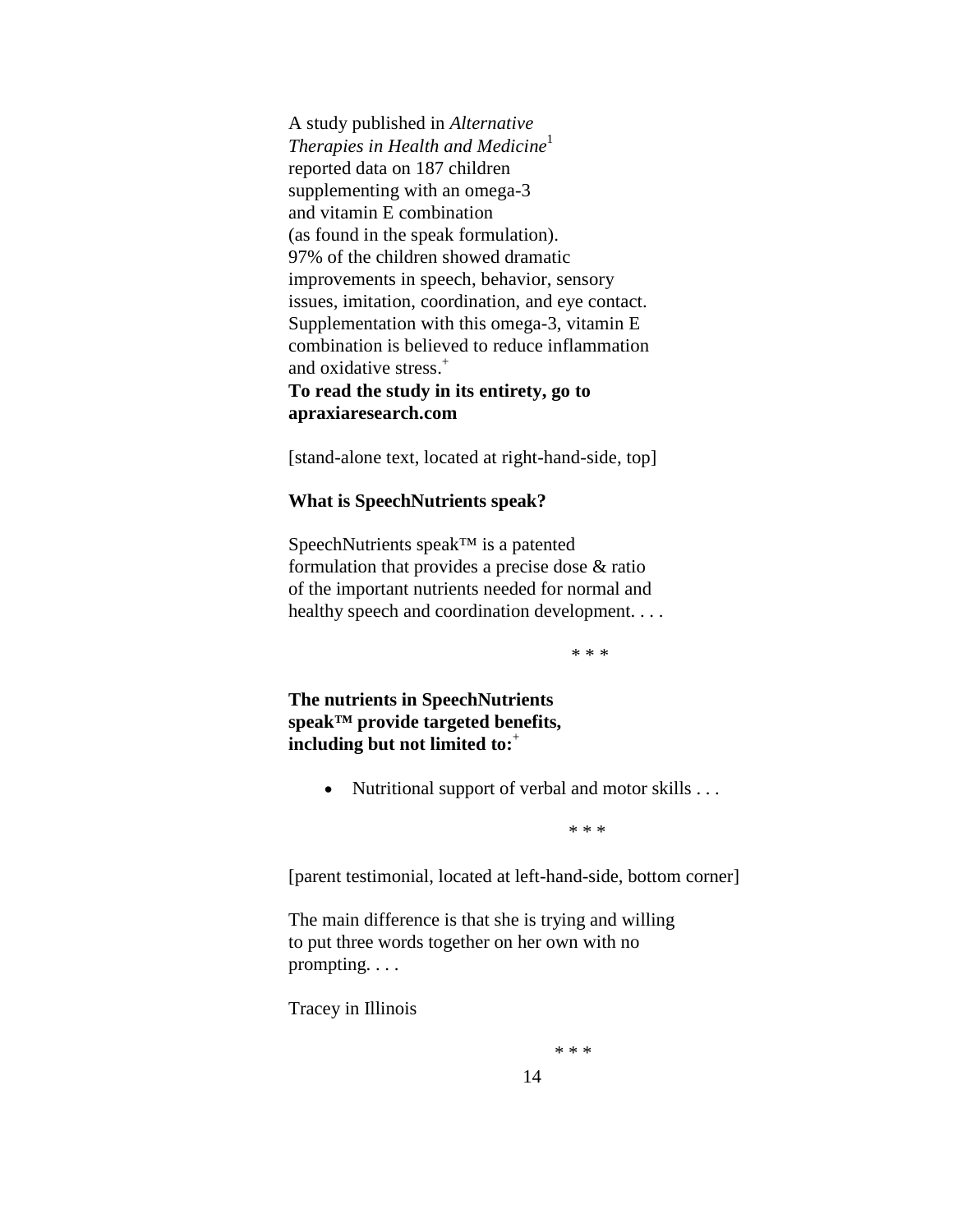[parent testimonial, located at right-hand side, center]

We were really amazed when Ben started singing along with a song on the radio. . . . and he was singing 3+ word phrases, not just one word here & there. When I pick up Ben from school now, he is talking a lot & consistently answers questions. His teachers report he answers them consistently as well, even with open-ended questions if they aren't too far in the future.

Dorianne in California

\* \* \*

[page 2 of 2, excerpts]

### **Why is this particular formulation effective?**

\* \* \*

Research has shown that these nutrients play an important role in speech and coordination development, and thousands of children have experienced positive outcomes while taking these nutrients. Due to potential issues with malabsorption, some children may be deficient in Vitamin E and at the same time may not absorb it well. In fact, many of the symptoms associated with speech issues mirror vitamin E deficiency.

\* \* \*

[parent testimonial, located at left-hand-side, bottom]

We have seen significant benefits in his speech including increase in vocalizations, babbling and ability to imitate speech sounds more readily. We have been on other fish oil supplements in the past and there is no comparison to the differences that we see with speak  $\mathbb{M}$ ...

Lisa, VA

[parent testimonial, located in center, bottom]

John has been taking 3 speak  $TM$  capsules a day for a few weeks and we are just upping him to four capsules a day. Not only is he speaking more, there is less of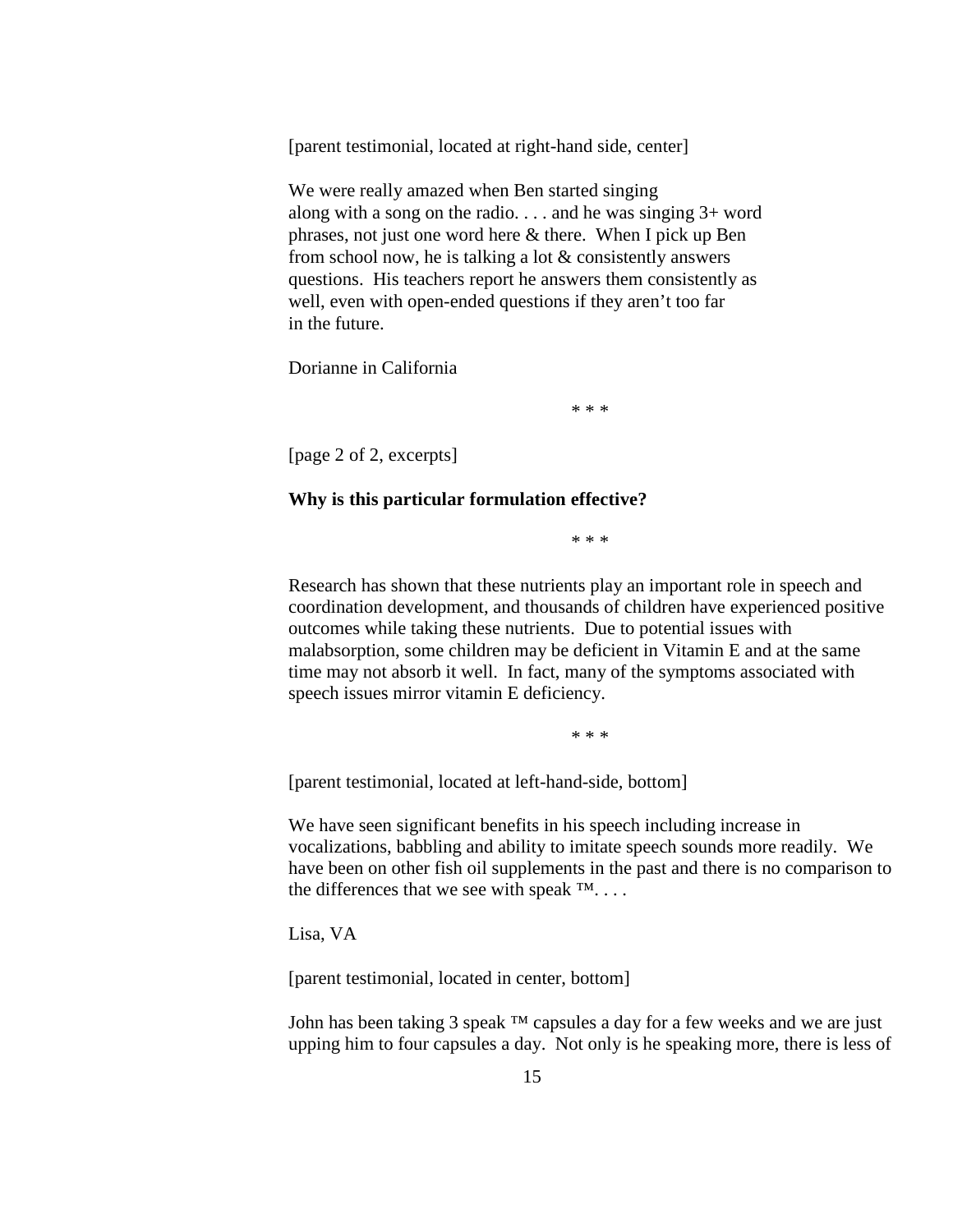him repeating what he hears/sees....

Agnes L., CA

\* \* \*

I. Speak Fact Card, excerpts (attached as Exhibit I)

[page 1 of 2, excerpts]

nourish**life Speech**Nutrients **speak™** Dosage Information

[depiction of 12-week dosage recommendation chart]

\* \* \*

- Begin with one speak<sup>TM</sup> capsule daily (given with food) and increase slowly.
- Toddlers and smaller children may see the most benefits with  $2 \text{ to } 4$  capsules per day.
- Older and larger children may see the most benefits with 4 to 6 capsules per day.
- Consider increasing dosage until no additional benefits are noted, at that point revert back to the prior weeks'[sic] dosage. Increased
- Administering speak for a minimum of 4 months may be required to determine potential benefits

\* \* \*

## **Why is speak unique™?**

Omega-3 is found in many forms and combinations including high EFA, high EPA, and omega-3, 6, 9. While these may be beneficial for the general population, they do not contain the additional nutrients in doses and ratios necessary for the unique population of children concerned with speech and coordination. . . .

\* \* \*

[page 2 of 2, excerpts]

nourish**life Speech**Nutrients **speak™** Nutrient Information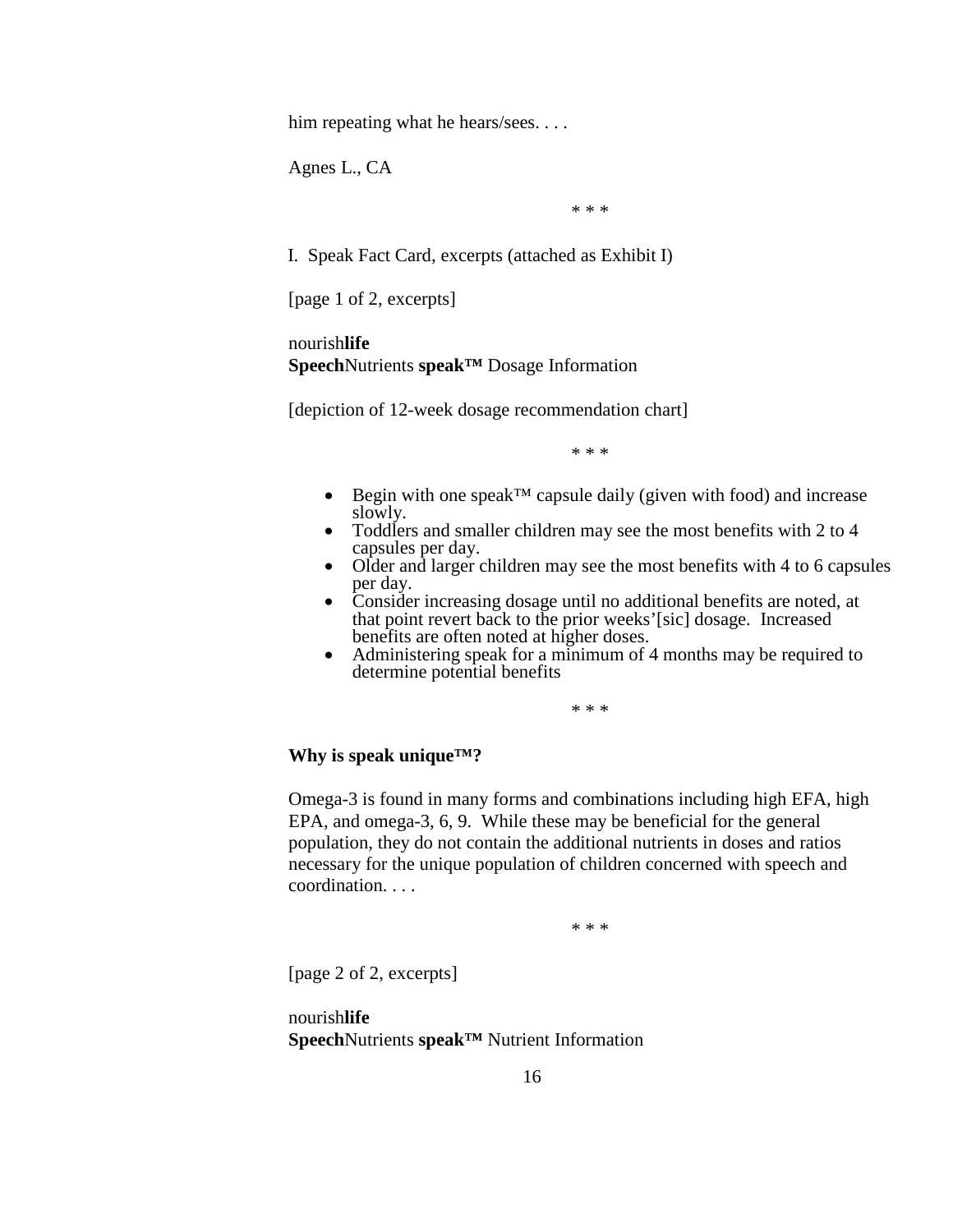\* \* \*

[in-between two illustrations containing ingredient information]

\* \* \*

#### **Are there any side effects?**

Possible side effects are typically associated with omega-3 and vitamin E supplements (not unique to speak™). Moodiness, irritability, and emotional outbursts are sometimes reported in children during the first few days/weeks of omega-3 supplementation; however, this usually comes with increased babbling, imitation of sounds, and eventually words to sentences. . . .

\* \* \*

J. Consumer FAQs, excerpts (attached as Exhibit J)

[page 1 of 3, excerpts]

nourish**life Speech**Nutrients

NourishLife Speak Dosage Information / Questions

\* \* \*

[list of questions]

### **1. How should I begin supplementing with speak?**

\* \* \*

*If your child is already taking individual omega-3 fish oil and vitamin E supplements*:

• First determine the current dosage amount of the active omega-3 (EPA and DHA) and vitamin E (if any) that your child is receiving with the existing supplement . . . . Shown below is a chart illustrating the amounts of each ingredient and how 2 [sic] capsules of speak provide the essential equivalent to two capsules of the other supplements plus additional nutrients in speak provide added benefits and nutrient balance, not found in other omega-3 supplements.

### **5. When should I begin to notice beneficial changes in my child?**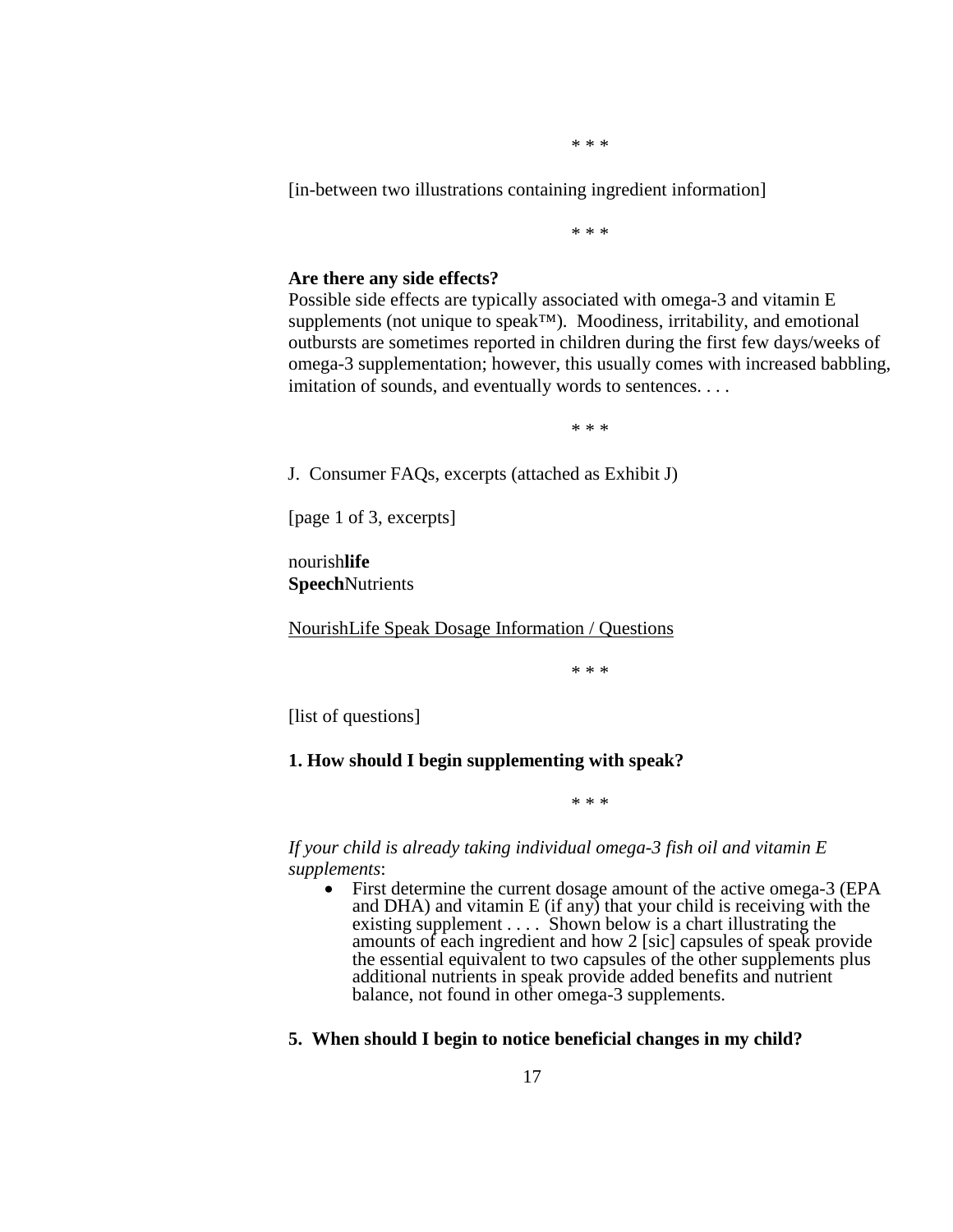Every child is different and responses vary. Occasionally, families report beneficial changes in their children within the first few days of supplementation. Others notice advances in speech and coordination after several weeks. It is not uncommon to supplement for several months before significant progress is made including speech, coordination, and motor planning. . . .

\* \* \*

[page 3 of 3, excerpts]

## **6. Is speak effective for older children and does it take longer to be effective?**

Families have reported positive results in older children. It may take longer to see the benefits in older children, depending on the child's health status and health history and underlying GI issues and/or allergies . . . .

\* \* \*

**8. What are some possible side-effects associated with omega-3 and vitamin E supplementation?** *(The issues described are typically associated with all omega-3 and vitamin E supplements – not unique to NourishLife speak.)* 

\* \* \*

b. Moodiness, irritability, and emotional outbursts are commonly reported in children during the first few days/weeks of omega-3 supplementation; however, this usually comes with increased babbling, imitation of sounds, and eventually words to sentences.

\* \* \*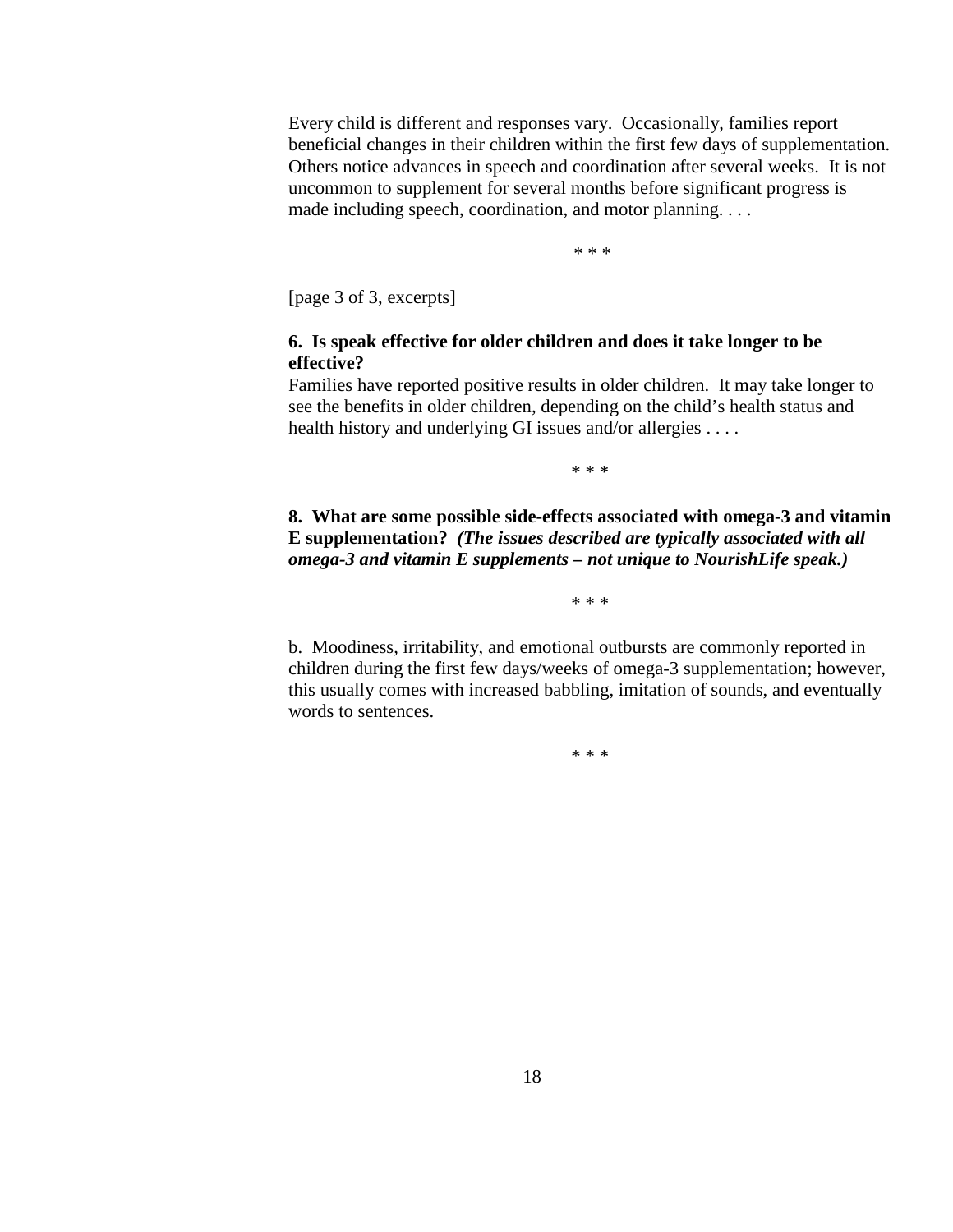K. Front and side panel of Speak Softgels (Natural Orange) package.



12. Defendants also have entered into agreements with Google to preferentially display a textual link or "sponsored link" to a website marketing Speak, in response to searches that consumers perform on Google's search engine about childhood speech and language development. As a result, if consumers entered terms such as "toddler speech problems," "help my child talk," "verbal apraxia treatment," "autism treatment," "speech delay treatment," "child speech development," or "3 year old not talking," into Google's search engine, a sponsored link for Speak appears at the top or the right-hand-side of the search results returned, such as Exhibit K. Clicking on one of Defendants' sponsored links for Speak causes a webpage or "landing page" to appear, such as Exhibit L. These sponsored links and landing pages have contained, among others, the following statements and depictions:

A. Sponsored links, excerpts (attached as Exhibit K1-K3)

 $K1$ 

[search term: "toddler speech problems," January 8, 2014]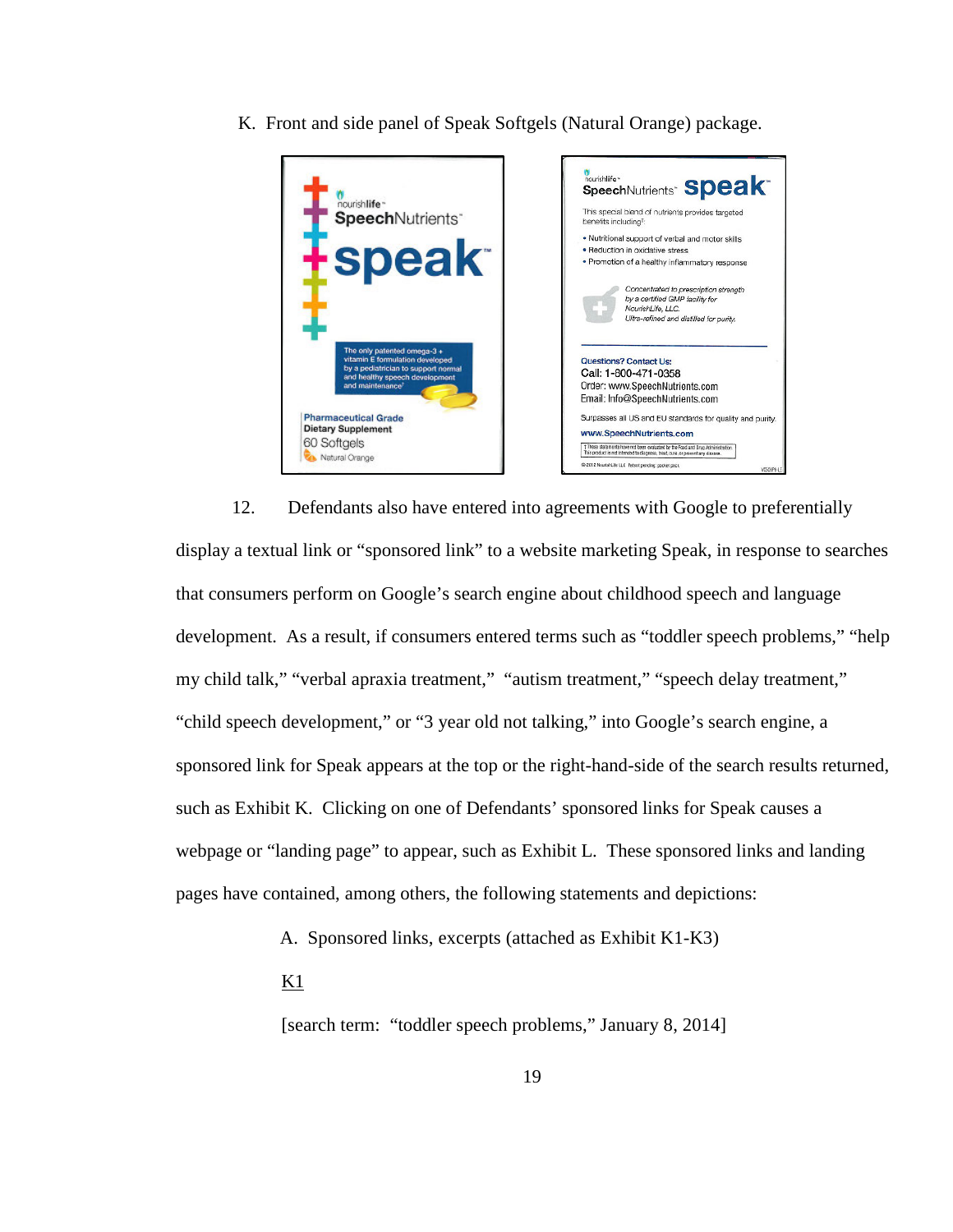Healthy Speech for Child – SpeechNutrients speak Supplement [URL] Formulated by a Pediatrician

\* \* \*

# $K<sub>2</sub>$

[search term: "help my child talk," December 20, 2013]

**Speech Support? - Pediatrician Developed Formulation** [URL] Try speak ™ Starter Kit, Best Value!

\* \* \*

K3

[search term: "verbal apraxia treatment," May 5, 2013]

**Speech** Nutrition Support - **Speech**Nutrients.com [URL] Formulation from Childrens [sic] Hospital Blend of 7 Nutrients for **Speech**

\* \* \*

B. Landing page displayed upon clicking sponsored link contained in Ex. K1,

excerpts (attached as Exhibit L)

\* \* \*

# **Speak ™ is changing lives. HEALTHY SPEECH DEVELOPMENT PATENTED HYPOALLERGENIC, PEDIATRIATION FORMULATED**

Mounting clinical evidence and hundreds of parental reports indicate this special blend of nutrients provided targeted benefits including:<sup>+</sup>

• Nutrition support of verbal and motor skills

\* \* \*

SpeechNutrients speak <sup>™</sup> is a patented formula developed by a pediatrician to support normal and healthy speech development and maintenance. Thousands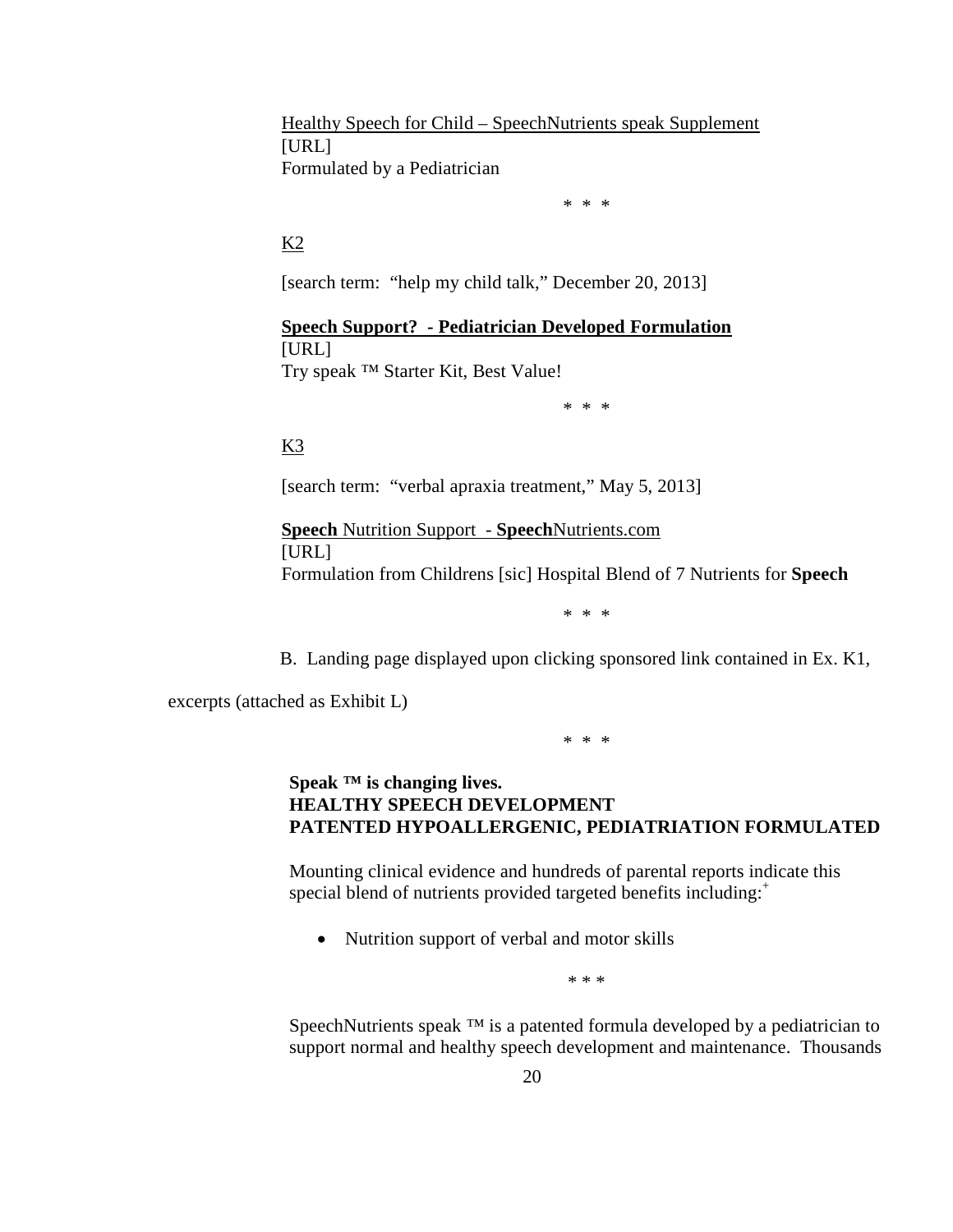of parents like you have tried speak ™ and have been astonished at the results.

\* \* \*

[Parent testimonials continued as one scrolls down the page]

[Image of mother observing daughter reading, and to the right:]

That formula has done wonders for her! Her speech is within the normal range and the Vitamin E greatly helped. It's the formula we need in 2 capsules instead of 6.

-- *Katie M., New Jersey*

\* \* \*

[Image of child hugging a smiling mother, and to the right:]

I believe she is speaking in more complex sentences and she is less gittery [sic], more focused. We are very impressed with her conversational speech and she is making progress. -- *Ali R., West Virginia* 

\* \* \*

13. Defendants also have promoted Speak through the website apraxiaresearch.com ("Apraxia Research website"), to which the SpeechNutrients website linked. The Apraxia Research website purported to provide research and other scientific information relating to the treatment of apraxia. In fact, the website promoted the health benefits of an "omega 3/vitamin E speech supplement" for children and reported "Parental Feedback," which consisted of testimonials from parents who gave their children a "patented omega3/vitamin E speech supplement." At the time Defendants disseminated the Apraxia Research website, NourishLife was the only seller of an Omega-3 fatty acid and Vitamin E supplement purported to be a patented formula to develop speech in children. The Apraxia Research website also solicited participation in an "ongoing Study Group," which Defendants controlled and conducted, to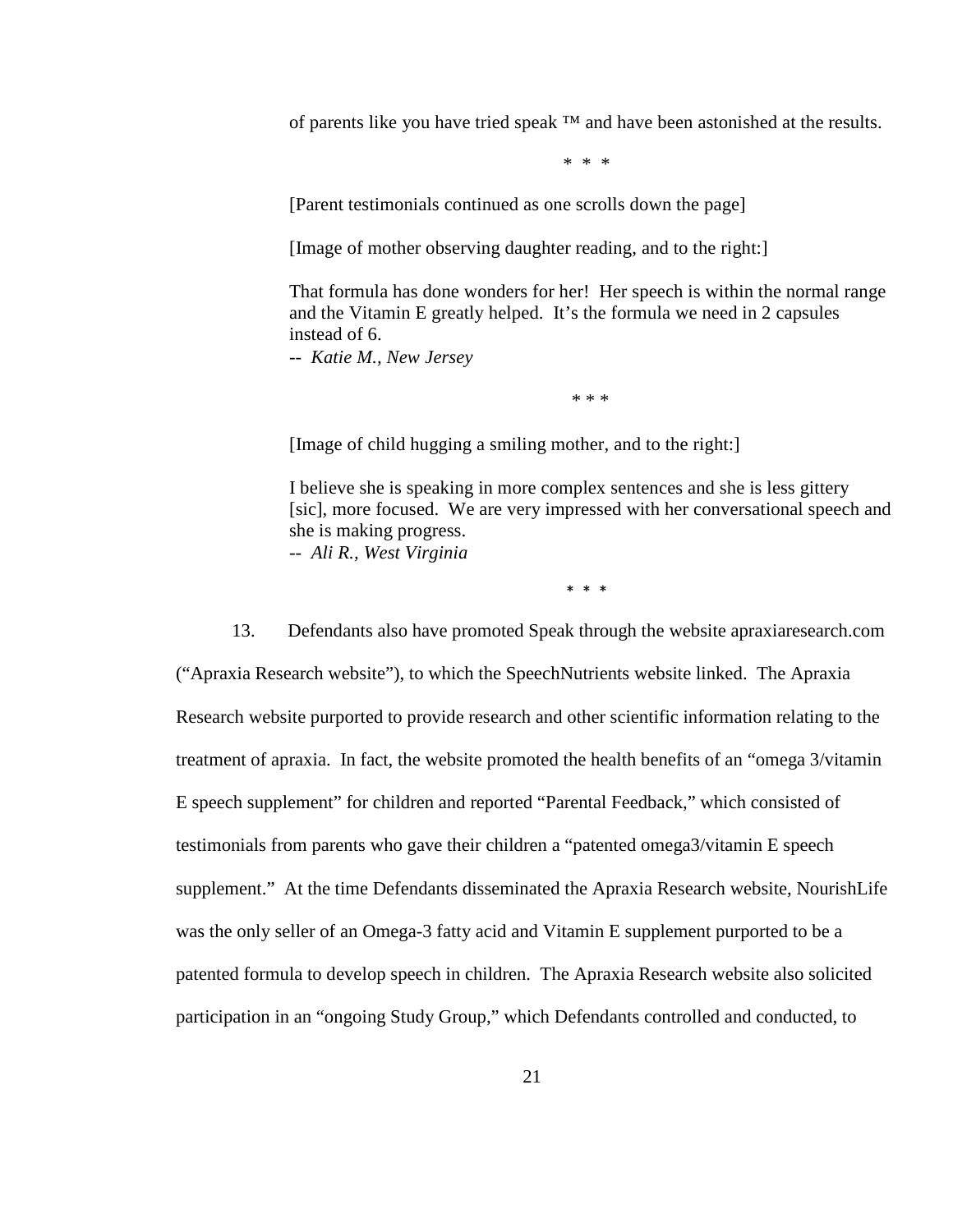investigate an "omega 3/vitamin E speech supplement." Parents who applied to participate in this study group received a free product trial for Defendants' Speak and, if not accepted into the study group, coupons to purchase Speak at a discounted price. The Apraxia Research website did not disclose that Defendant NourishLife was the owner, developer, and operator of the website. The website, excerpts of which are attached as Exhibit M, included, among others, the following statements and depictions:

A. www.apraxiaresearch.com, July 2, 2013, excerpts (attached as Exhibit M1- M3).

Progressing information and research in the treatment of Apraxia

### M1

[Home page of Apraxia Research website]

**Welcome to ApraxiaResearch.com.** This site provides resources and information for parents and professionals regarding past and present research developments for the treatment of verbal, oral and motor Apraxia. In cooperation with researchers, ApraxiaResearch is leading an initiative seeking to understand how certain nutrients play a key role in reducing inflammation and oxidation which appears to be a formidable issue in individuals with this challenging speech disorder.

\* \* \*

## **Participate in an ongoing Study Group**

ApraxiaResearch is providing the opportunity for a select group of families to receive an omega-3/vitamin E speech supplement complimentary for a 2 month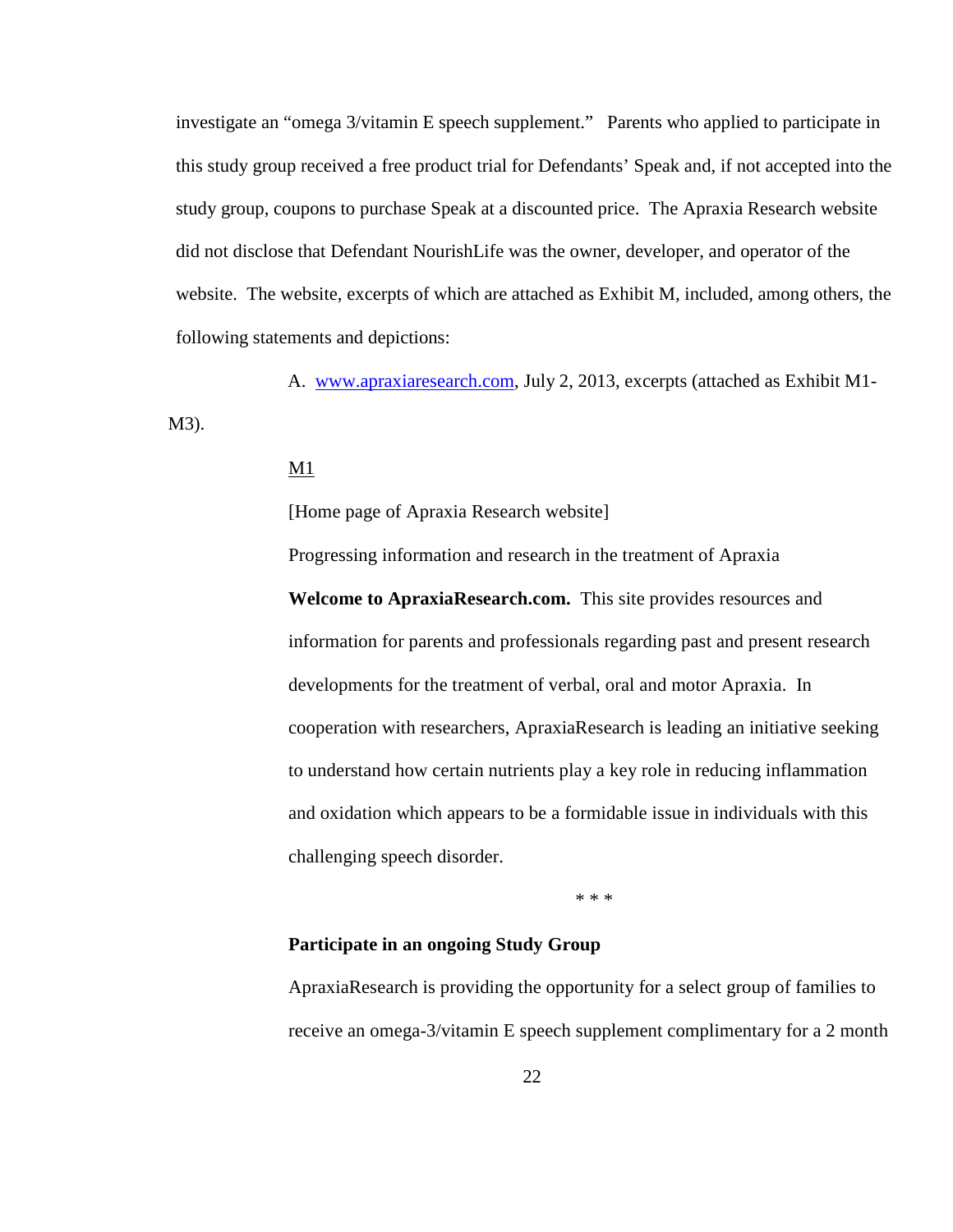study period. . . .

\* \* \*

#### **Clinical Research**

Recently published research regarding omega-3 and vitamin E supplementation

and the role it plays in Verbal Apraxia.

\* \* \*

### M2

[Testimonials listed in "Parental Feedback" Section]

I started using a patented omega-3/vitamin E speech supplement three weeks ago for my 5 year old son, adopted by me at 2 years of age, who had always talked in mumbled, muffled voice. . . . On his seventh day, taking 2 capsules a day, [he] began talking more clearly and in full sentences. On his 8th day I began giving him 3 capsules a day. On his 14th day I met with his school teacher as well as his speech teacher. Both wanted to know what we had done to improve [his] speech so quickly and dramatically . . .

-- Kathy L, TN

\* \* \*

My son's private speech therapist says that he has made 3-4X the progress [sic] than he normally does in the same time period! We are seeing (and hearing) more imitation and initiation of speech, plus he is putting together 3-4 syllables on his own. Before the supplement, he struggled to say 1-2 syllable words. -- Jeanne, IL

\* \* \*

The omega-3/vitamin E nutrients are helping my son and I am very grateful. He was born at 27weeks [sic] gestation and weighed only 1.4 pounds. He is now 4 with significant speech delays and sensory issues. Since I have been giving him the supplements, he is talking much more and able to process his thoughts enough to talk in more complex sentences and thoughts. I stopped giving it to him for a week and noticed that his communication diminished. . . . -- Samantha, OK

\* \* \*

. . . [Our boy] has made INCREDIBLE progress. We have been blown away!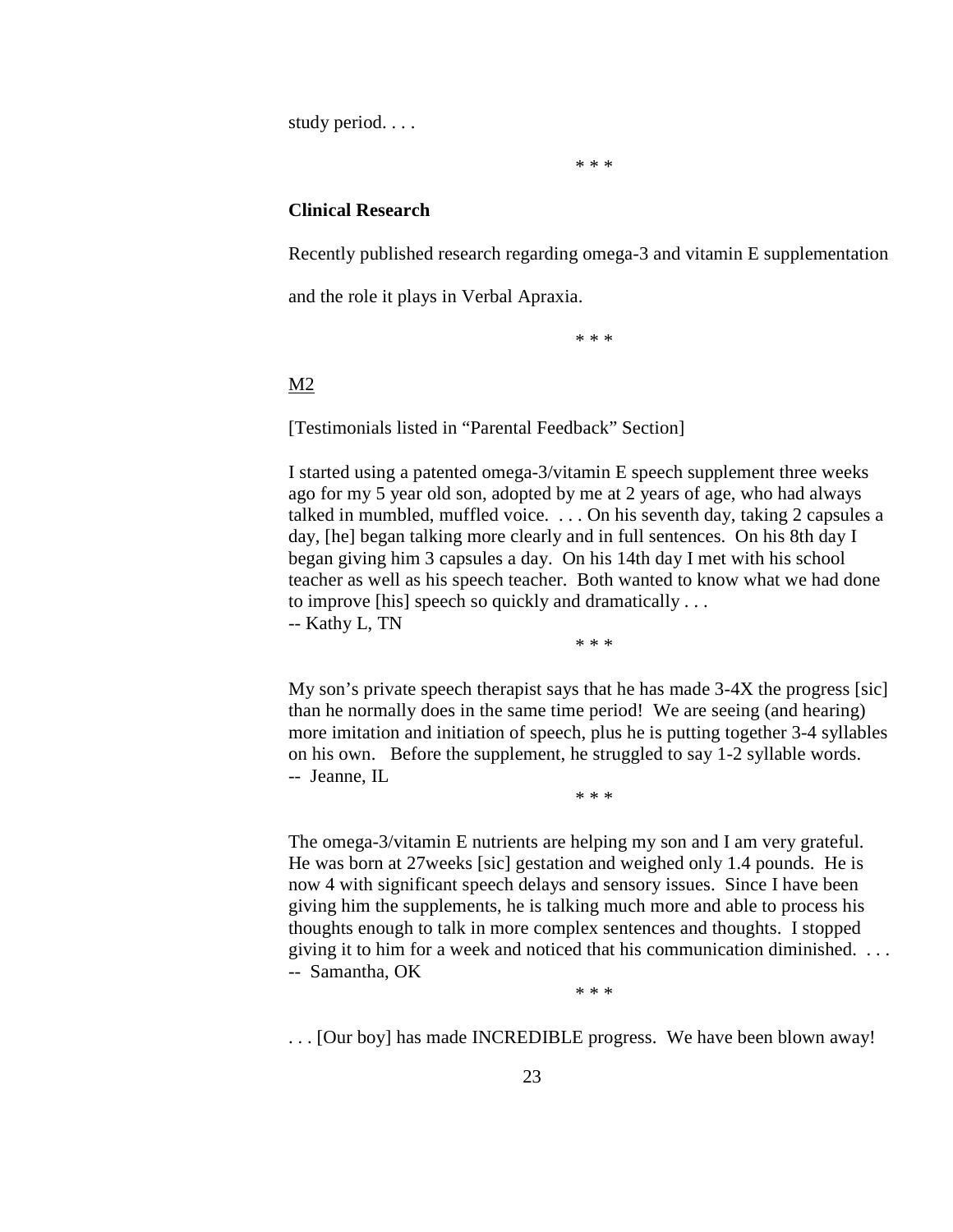The patented omega 3/vitamin E speech supplement is miraculous!! He has gotten the best reports ever from school. It is impossible to not see the difference in him. . . . The best way to explain it is that he is now like any other 3 year old, only with a significant speech delay and some low tone. . . . The changes are not subtle at all. We took [him] to a big Chanukah party at our country club where in previous years he would just shut down, this year he participated, sat nicely, and was talking! . . .

-- Melissa G . . ., NJ

\* \* \*

# M3

[Web page displayed upon clicking box entitled "New Study Published!" or

"Clinical Research" tabs on home page (*see* Exhibit M1)]

\* \* \*

Breakthrough Study on Verbal Apraxia

The study Syndrome of Allergy, Apraxia, and Malabsorbtion: Characterization of a Neurodevelopmental Phenotype that Responds to Omega 3 and Vitamin E Supplementation published in the July/August 2009 journal of Alternative Therapies in Health and Medicine describes the improvements noted in 97% of participants while taking a nutritional formulation comprised of omega-3 and vitamin E.

The study identifies the symptoms of vitamin E deficiency as mirroring those of Apraxia and the concurrent need for higher doses of vitamin E in addition to omega-3.

\* \* \*

# M4

[Web page displayed upon clicking the tab, on left-hand side, labelled

"Research Publications" (*see* Exhibit M1)]

\* \* \*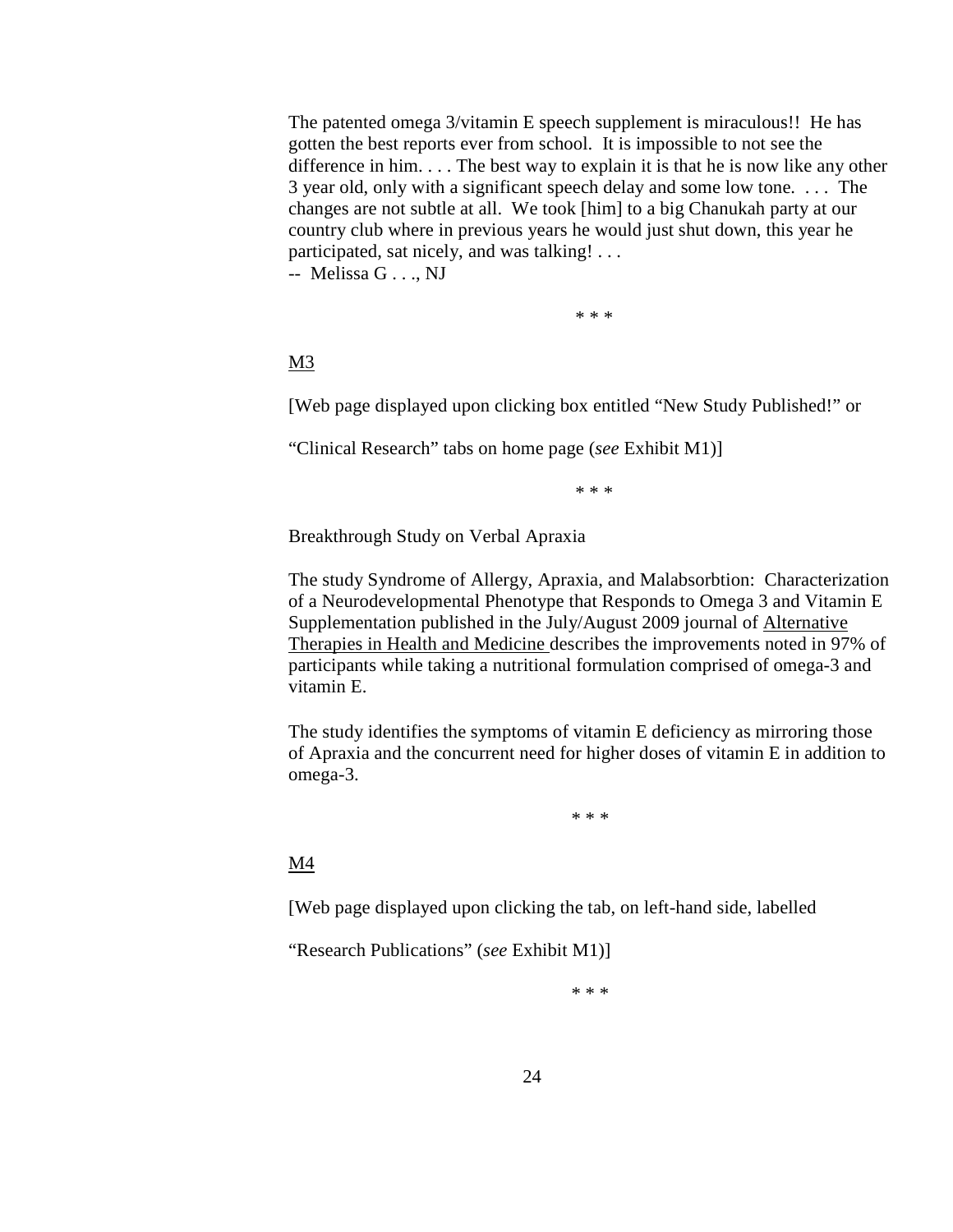One of ApraxiaResearch's ongoing goals is the dissemination of information on Apraxia and related disorders in children. We hope that these research publications, articles and study findings will help you in your quest.

\* \* \*

14. Through the Apraxia Research website and the SpeechNutrients website, as well as other means, Defendants recruited parents to participate in a product trial for Speak. Parents who were accepted to participate received a free, two -to-three- month supply of Speak, in exchange for reporting on their child's experience with the product. These complimentary products retailed in the amount of approximately \$143 and \$215, depending on whether the parent received a two-month or three-month supply. In many instances, Defendants obtained testimonials from these parents, which subsequently have appeared in Defendants' advertisements and promotional materials for Speak products, including the Apraxia Research website, SpeechNutrients website, consumer product brochures, and search advertising. *See* Exhibits A4, A6-8, H, L, and M2. Such advertisements and promotional materials containing these testimonials have not disclosed that parents endorsing Speak products received complimentary products from Defendants.

15. The SpeechNutrients website also includes a testimonial endorsing Speak products from Kristin Selby Gonzalez, who is identified as the Chairman of the non-profit organization, Autism Hope Alliance. *See* Exhibit A5. Ms. Gonzalez also authored "Kristin's Korner Blog: The Vitamin E Omega-3 Connection," which appears on the SpeechNutrients website, among other places. *See* Exhibit A9. Proposed Defendants have provided complementary Speak products to Ms. Gonzalez, on an ongoing-basis, since at least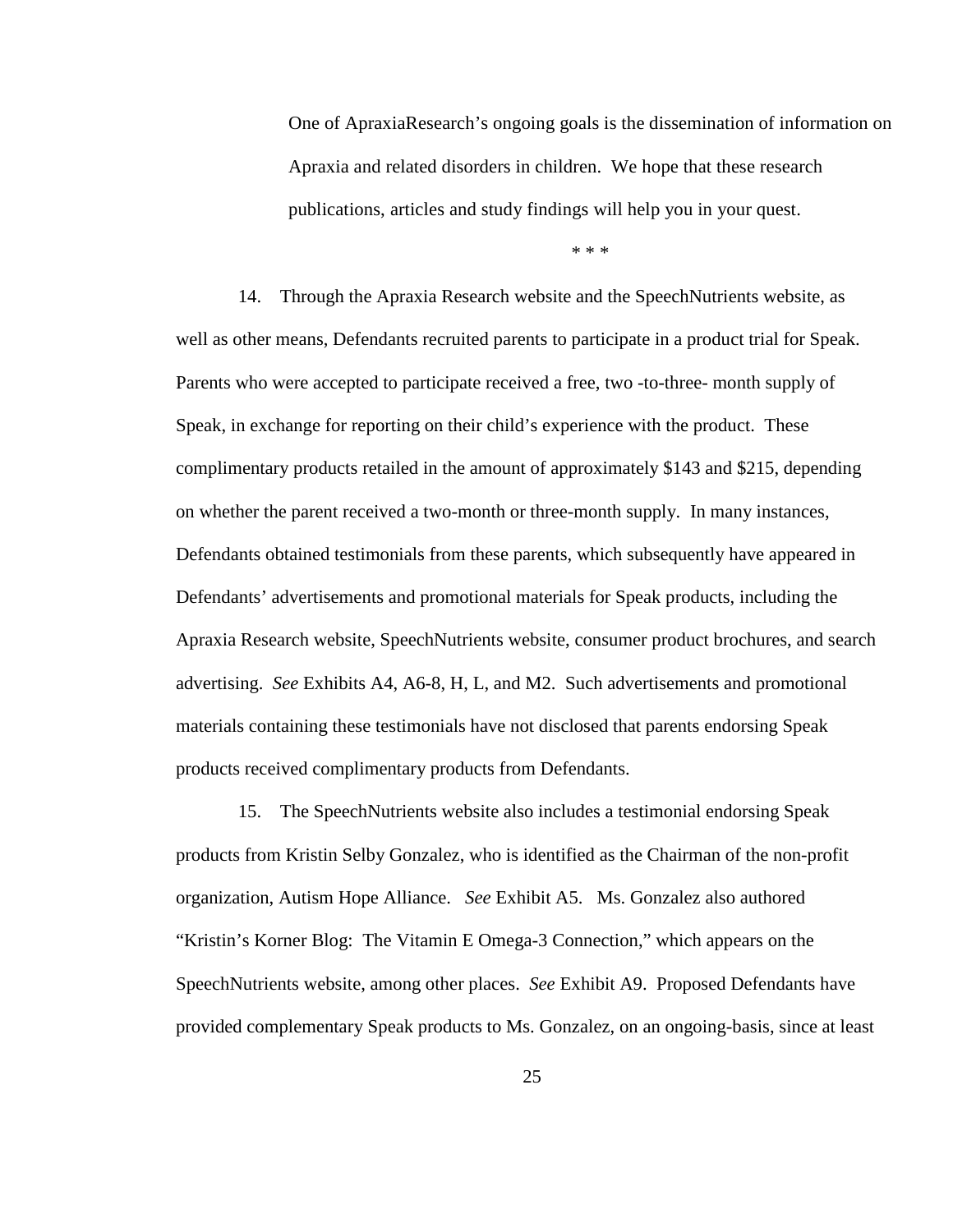February, 2012. Advertisements and promotional materials for Speak products containing Ms. Gonzalez's product endorsement and her blog discussion on the benefits of Vitamin E and Omega-3 supplementation have not disclosed Ms. Gonzalez's receipt of free products from Defendants.

# **DEFENDANTS' VIOLATIONS OF THE FTC ACT**

16. Section 5(a) of the FTC Act, 15 U.S.C. § 45(a), prohibits unfair or deceptive acts or practices in or affecting commerce.

17. Section 12(a) of the FTC Act, 15 U.S.C. § 52(a), prohibits the dissemination of any false advertisement in or affecting commerce for the purpose of inducing, or which is likely to induce, the purchase of food, drugs, devices, services, or cosmetics. For the purposes of Section 12 of the FTC Act, 15 U.S.C. § 52, Defendants' Speak is either a "food" or "drug" as "food" and "drug" are defined in Section 15(b) and (c) of the FTC Act, 15 U.S.C.  $§ 55(b), (c).$ 

#### **COUNT I**

## **False or Unsubstantiated Efficacy Claims**

18. Through the means described in Paragraphs 11 through 13, Defendants have represented, expressly or by implication, that:

A. Regular use of Speak causes, or assists in causing, children to develop and maintain normal, healthy speech and language capacity, including in those children who have apraxia and autism spectrum disorders, among other developmental conditions;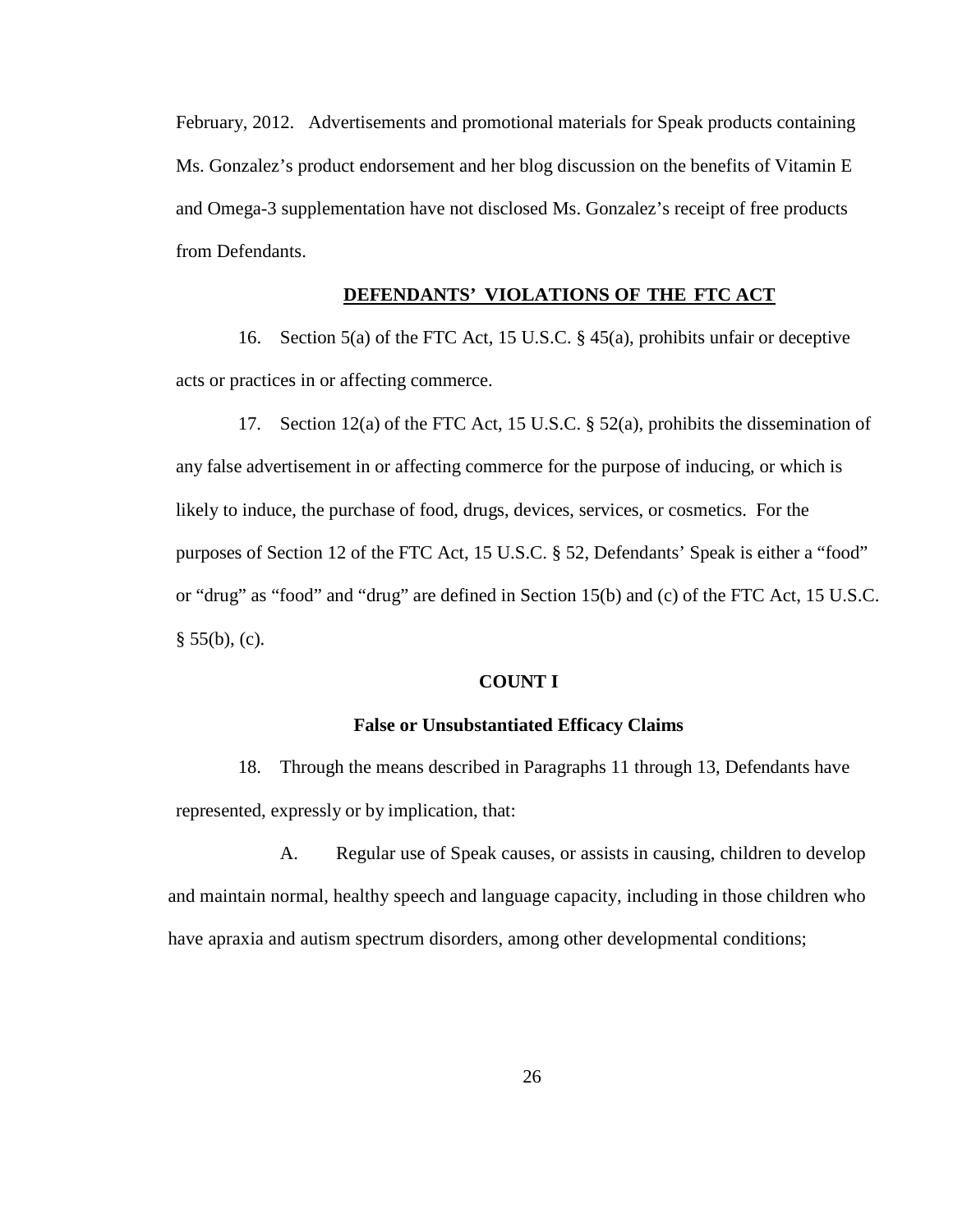B. Speak treats or mitigates verbal apraxia and communication and behavioral deficits in children who have autism spectrum disorders, among other developmental conditions; and

C. Children who use Speak, including children who have apraxia and autism spectrum disorders, among other developmental conditions, are likely to obtain the rapid and significant speech, language, and other behavioral improvements reported by parent endorsers who appear in Defendants' advertisements;

19. The representations set forth in Paragraph 18 were false and misleading, or were not substantiated at the time the representations were made.

20. Therefore, the making of the representation as set forth in Paragraph 18 of this Complaint constitutes a deceptive act or practice and the making of false advertisements, in or affecting commerce, in violation of Sections 5(a) and 12 of the FTC Act, 15 U.S.C. §§ 45(a) and 52.

## **COUNT II**

### **False Proof Claim**

21. Through the means described in Paragraphs 11 through 13, Defendants have represented, expressly or by implication, that Speak is clinically proven to develop and maintain normal, healthy speech and language capacity in children, including children who have apraxia and autism spectrum disorders, among other developmental conditions.

22. The representation set forth in Paragraph 21 is false.

23. Therefore, the making of the representations as set forth in Paragraph 21 of this Complaint constitutes a deceptive act or practice and the making of false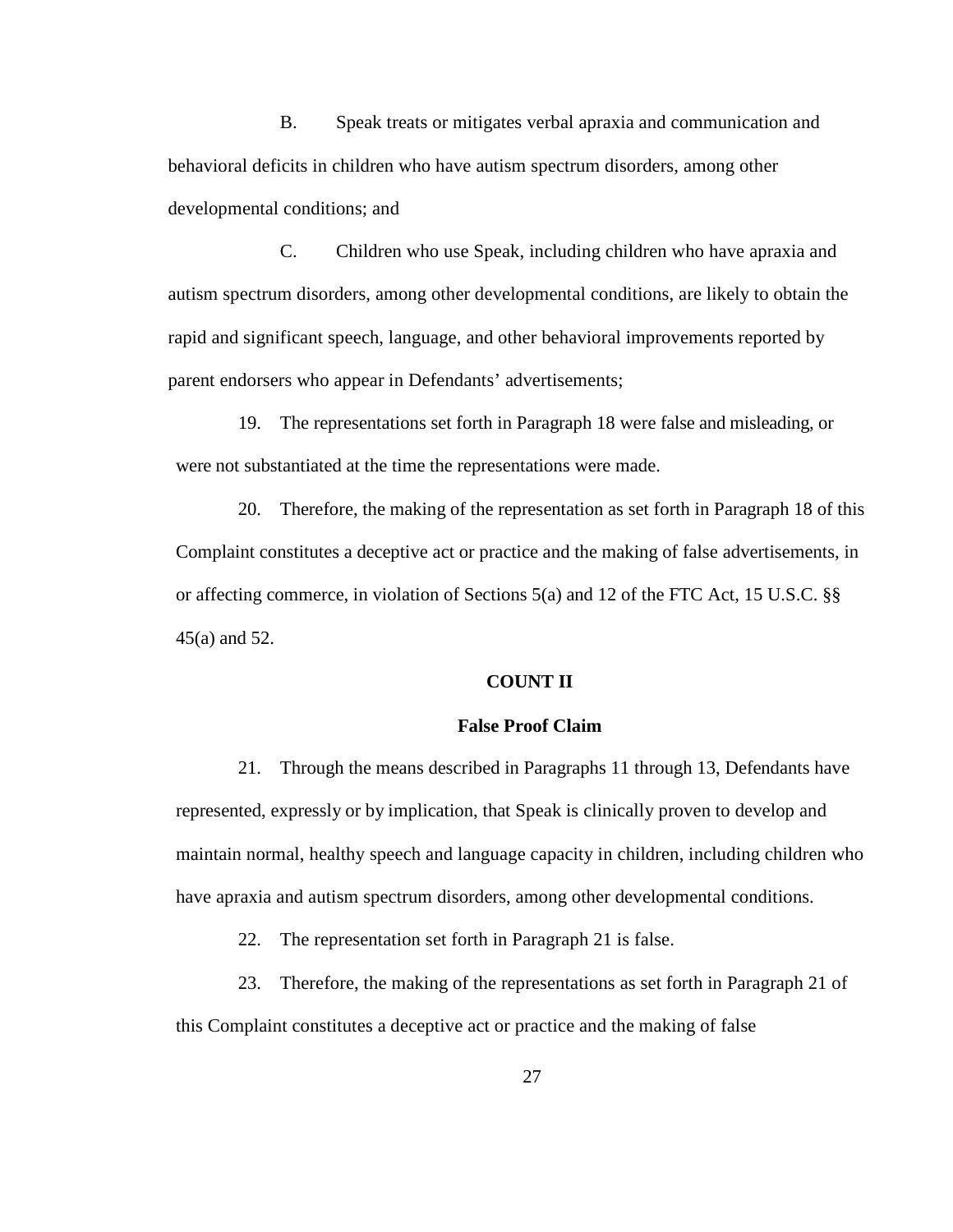advertisements, in or affecting commerce, in violation of Sections 5(a) and 12 of the FTC Act, 15 U.S.C. §§ 45(a) and 52.

### **COUNT III**

#### **Means and Instrumentalities**

24. Defendants have provided advertisements and promotional materials to thirdparty distributors and resellers for use in the marketing and sale of Speak, including Exhibits H through J.

25. Through the means described in Paragraph 24, Defendants have provided means and instrumentalities to these third-party distributors and resellers in furtherance of the deceptive and misleading acts or practices alleged in Paragraphs 18 through 23 of this Complaint.

#### **COUNT IV**

#### **Misrepresentations about the Apraxia Research Website**

26. Through the means described in Paragraph 13, Defendants have represented, expressly or by implication, that the Apraxia Research website is an independent, objective resource for research and other scientific information relating to the treatment of apraxia and Omega-3 fatty acid and Vitamin E supplementation.

27. In truth and in fact, the Apraxia Research Website is not an independent, objective resource for research and other scientific information relating to the treatment of apraxia and Omega-3 fatty acid and Vitamin E supplementation.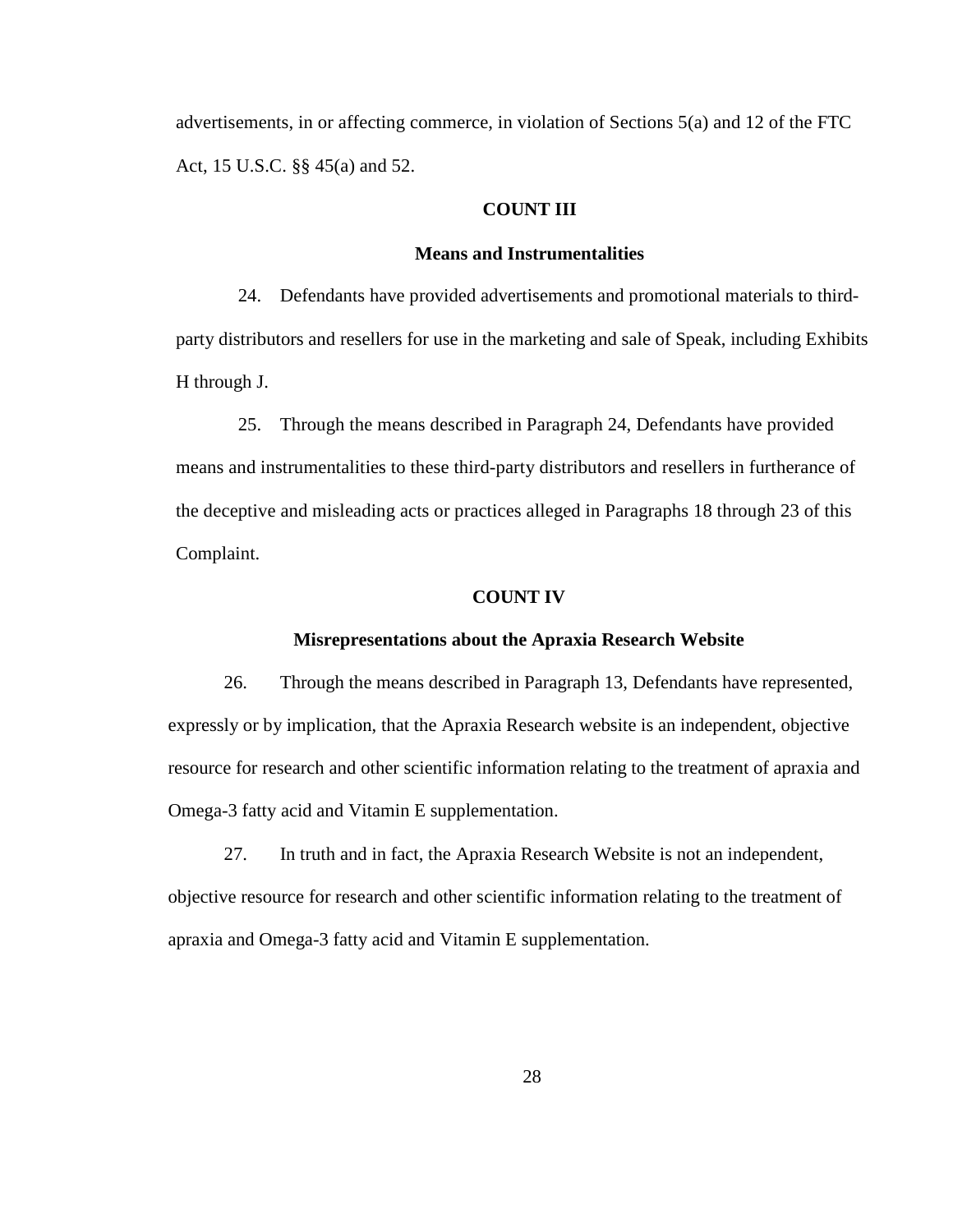28. Therefore, the making of the representation as set forth in Paragraph 26 of this Complaint constitutes a deceptive act or practice in or affecting commerce, in violation of Section 5(a) of the FTC Act, 15 U.S.C.  $\S$  45(a).

#### **COUNT V**

### **Failure to Disclose Material Connections**

29. Through the means described in Paragraph 13, Defendants have represented, expressly or by implication, that the Apraxia Research website provides research and other information relating to the treatment of apraxia and Omega-3 fatty acid and Vitamin E supplementation.

30. In numerous instances in which Defendants have made the representation set forth in Paragraph 29 of this Complaint, Defendants have failed to disclose, or disclose adequately, that Defendants owned, developed, and operated the Apraxia Research website.

31. Through the means described in Paragraphs 11 through 13, Defendants have represented, expressly or by implication, that parent and other endorsers appearing in advertising for Speak are satisfied users of Speak.

32. In numerous instances in which Defendants have made the representations set forth in Paragraph 31 of this Complaint, Defendants have failed to disclose, or disclose adequately, that certain of the parent and other endorsers appearing in their advertising were compensated in connection with their endorsement, including through the means described in Paragraphs 14 and 15.

33. The information described in Paragraphs 30 and 32 would be material to consumers in deciding whether to purchase and use Speak.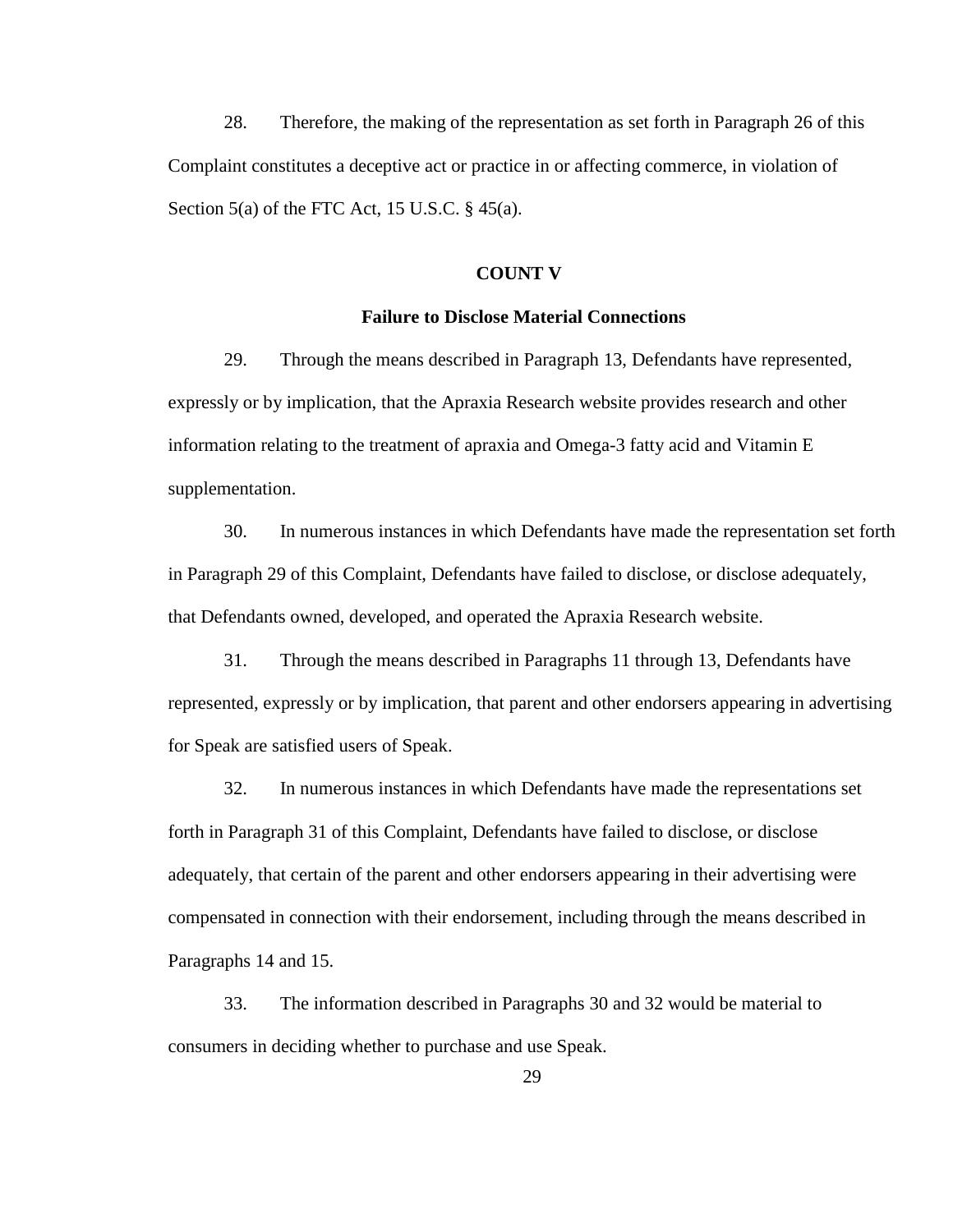34. Defendants' failure to disclose the material information described in Paragraphs 30 and 32, above, constitutes a deceptive act or practice in violation of Section 5(a) of the FTC Act, 15 U.S.C. §§ 45(a).

### **CONSUMER INJURY**

35. Consumers have suffered and will continue to suffer substantial injury as a result of Defendants' violations of the FTC Act. In addition, Defendants have been unjustly enriched as a result of their unlawful acts or practices. Absent injunctive relief by this Court, Defendants are likely to continue to injure consumers, reap unjust enrichment, and harm the public interest.

#### **THIS COURT'S POWER TO GRANT RELIEF**

36. Section 13(b) of the FTC Act, 15 U.S.C. § 53(b), empowers this Court to grant injunctive and such other relief as the Court may deem appropriate to halt and redress violations of any provision of law enforced by the FTC. The Court, in the exercise of its equitable jurisdiction, may award ancillary relief, including, but not limited to, rescission or reformation of contracts, restitution, the refund of monies paid, and the disgorgement of illgotten monies, to prevent and remedy any violation of any provision of law enforced by the FTC.

## **PRAYER FOR RELIEF**

WHEREFORE, Plaintiff, Federal Trade Commission, pursuant to Section 13(b) of the FTC Act, 15 U.S.C. § 53(b), and the Court's own equitable powers, requests that the Court:

A. Enter a permanent injunction to prevent future violations of the FTC Act by Defendants;